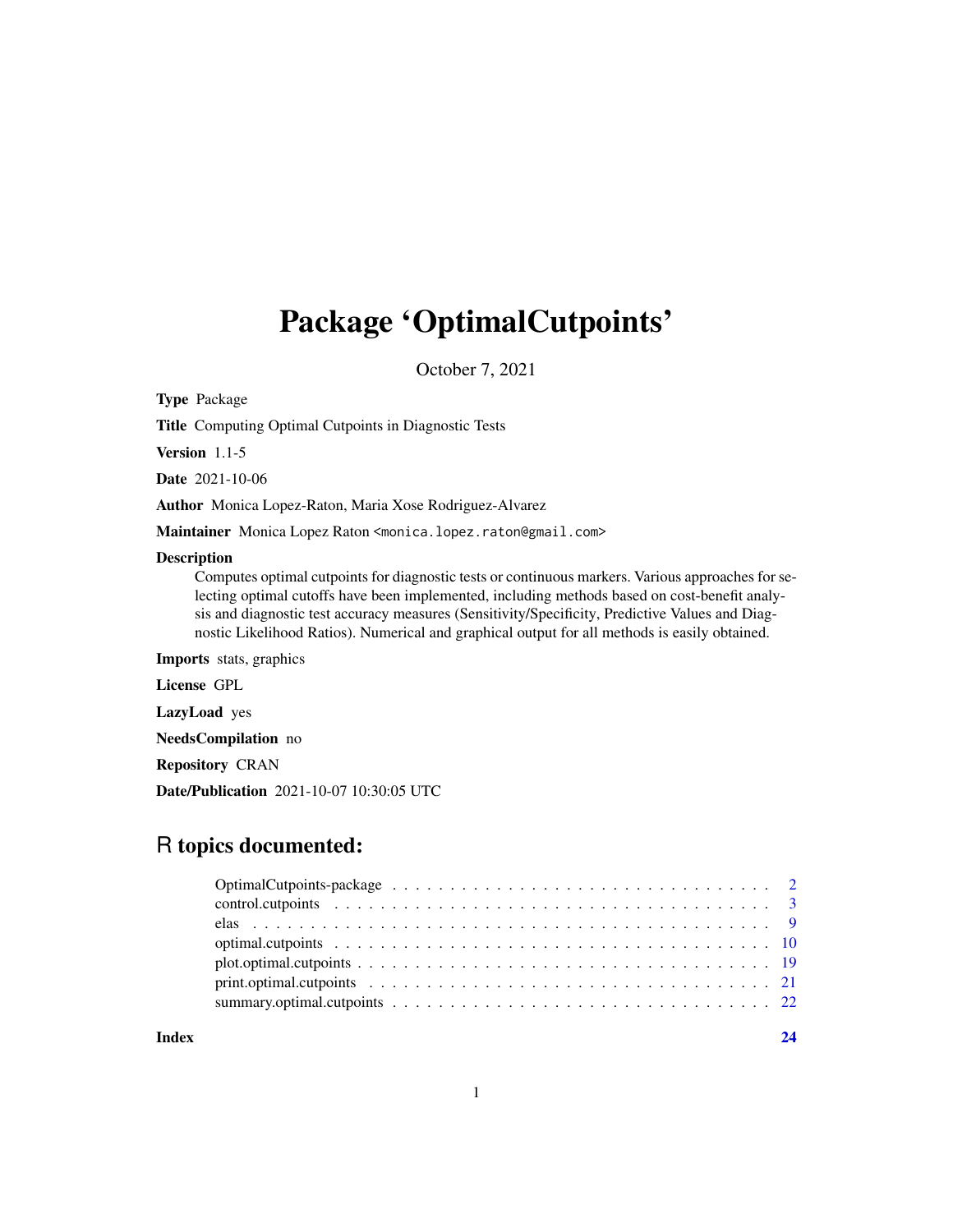<span id="page-1-0"></span>OptimalCutpoints-package

*Computing Optimal Cutpoints in Diagnostic Tests*

#### Description

Continuous biomarkers or diagnostic tests are often used to discriminate between diseased and healthy populations. In clinical practice, it is necessary to select a cutpoint or discrimination value c which defines the positive and negative test results. Several methods for selecting optimal cutpoints in diagnostic tests have been proposed in the literature depending on the underlying reason for this choice. This package allows the user to compute the optimal cutpoint for a diagnostic test or continuous marker. Various approaches for selecting optimal cutoffs have been implemented, including methods based on cost-benefit analysis and diagnostic test accuracy measures (Sensitivity/Specificity, Predictive Values and Diagnostic Likelihood Ratios) or prevalence. Numerical and graphical output for all methods is easily obtained.

#### Details

| Package: | OptimalCutpoints |
|----------|------------------|
| Type:    | Package          |
| Version: | $1.1 - 5$        |
| Date:    | 2021-10-06       |
| License: | GPL              |

In the OptimalCutpoints package all these methods have been incorporated in a way designed to be clear and user-friendly for the end-user. For all methods, the optimal cutoff value obtained is always one of the values of the diagnostic marker, and the Receiver Operating Characteristic (ROC) and Predictive ROC (PROC) curves and accuracy measures are empirically estimated. The program only requires a data frame, which can be built from a data-entry file or from something else (a database, direct entry, predictions from another function,...), which must, at minimum, contain the following variables: diagnostic marker; disease status (diseased/healthy); and whether adjustment is to be made for any (categorical) covariate of interest, a variable that indicates the levels of this covariate. A standard-type data input structure is used, with each row of the database indicating a patient/case and each column referring to a variable.

The most important functions in the package are the optimal.cutpoints(), control.cutpoints(), summary.optimal.cutpoints() and plot.optimal.cutpoints() functions. The optimal.cutpoints() function computes the optimal cutpoint(s) with its accuracy measures, according to the criterion selected. More than one criterion can be chosen for selecting the optimal cutpoint. The control.cutpoints() function is used to set several parameters that are specific of each method, such as the cost values or the minimum values for diagnostic accuracy measures. The summary.optimal.cutpoints() and plot.optimal.cutpoints() functions produce numerical and graphical output, respectively. Numerical output includes information relating to: the optimal cutpoint; the method used for selecting the optimal value, together with the number of optimal cutpoints (in some cases there may be more than one value); and the optimal cutoff(s) and its/their accuracy-measure estimates. Graphical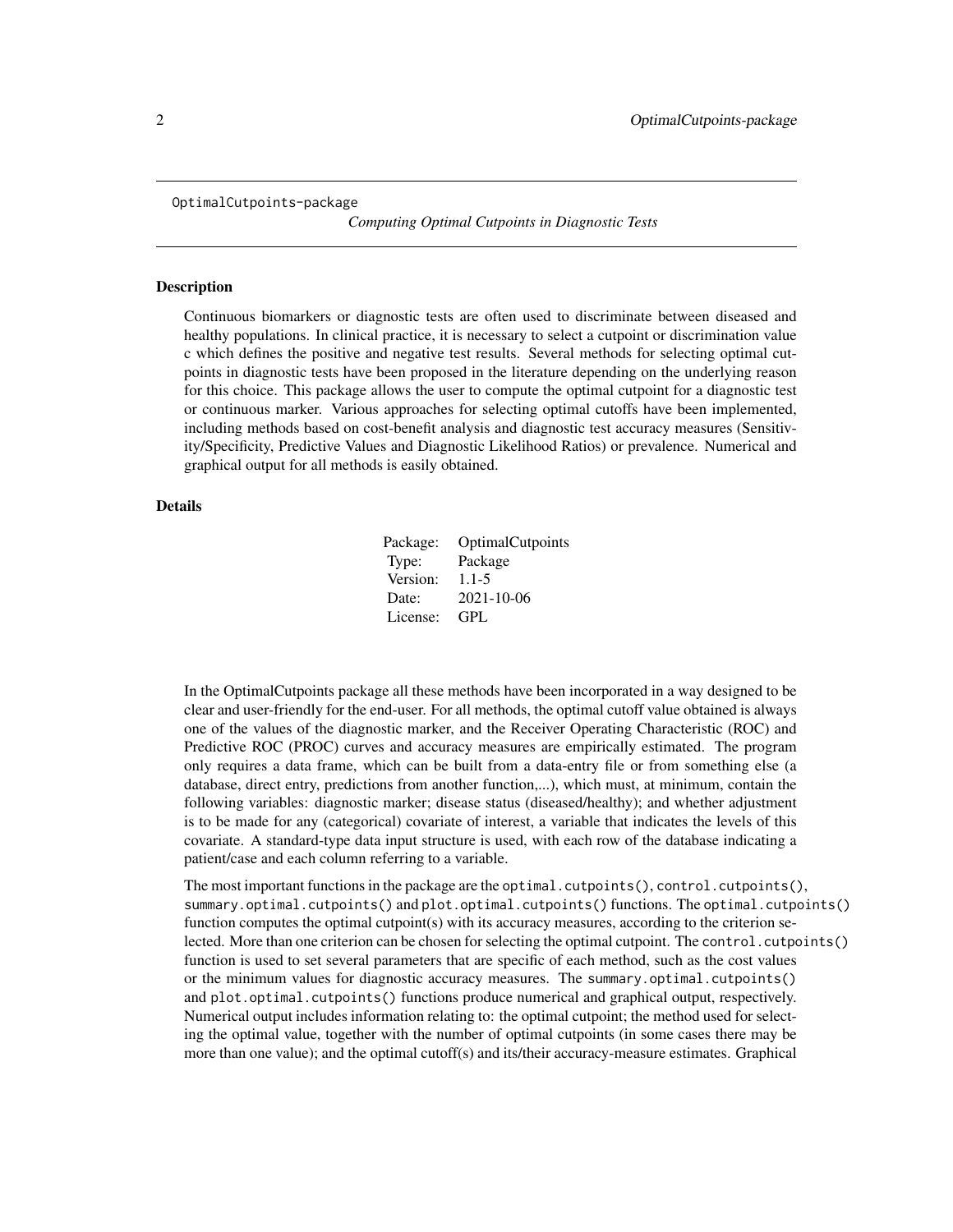#### <span id="page-2-0"></span>control.cutpoints 3

output includes the plots of the ROC and PROC curves, indicating the optimal cutpoint on these plots.

#### Author(s)

Monica Lopez-Raton and Maria Xose Rodriguez-Alvarez

Maintainer: Monica Lopez-Raton <monica.lopez.raton@gmail.com>

#### References

Lopez-Raton, M., Rodriguez-Alvarez, M.X, Cadarso-Suarez, C. and Gude-Sampedro, F. (2014). OptimalCutpoints: An R Package for Selecting Optimal Cutpoints in Diagnostic Tests. *Journal of Statistical Software* 61(8), 1–36. doi: [10.18637/jss.v061.i08.](https://doi.org/10.18637/jss.v061.i08)

<span id="page-2-1"></span>control.cutpoints *Controlling the optimal-cutpoint selection process*

#### Description

Used to set various parameters controlling the optimal-cutpoint selection process

#### Usage

```
control.cutpoints(costs.ratio = 1, CFP = 1, CFN = 1,
  valuesp = 0.85, valueSe = 0.85,
 maxSp = TRUE,generalized.Youden = FALSE,
 costs.benefits.Youden = FALSE,
  costs.benefits.Efficiency = FALSE,
 weighted.Kappa = FALSE,
  standard.deviation.accuracy = FALSE,
 valueNPV = 0.85, valuePPV = 0.85,
 maxNPV = TRUE,valueDLR.Positive = 2,
  valueDLR.Negative = 0.5,
  adjusted.pvalue = c("PADJMS","PALT5","PALT10"),
  ci.SeSp = c("Exact","Quadratic","Wald","AgrestiCoull","RubinSchenker"),
  ci.PV = c("Exact","Quadratic","Wald","AgrestiCoull","RubinSchenker",
  "Transformed","NotTransformed","GartNam"),
  ci.DLR = c("Transformed","NotTransformed","GartNam"))
```
#### Arguments

costs.ratio a numerical value meaningful only in the "CB" method. It specifies the costs ratio:

$$
CR = \frac{C_{FP}-C_{TN}}{C_{FN}-C_{TP}}
$$

where  $C_{FP}$ ,  $C_{TN}$ ,  $C_{FN}$  and  $C_{TP}$  are the costs of False Positive, True Negative, False Negative and True Positive decisions, respectively. The default value is 1.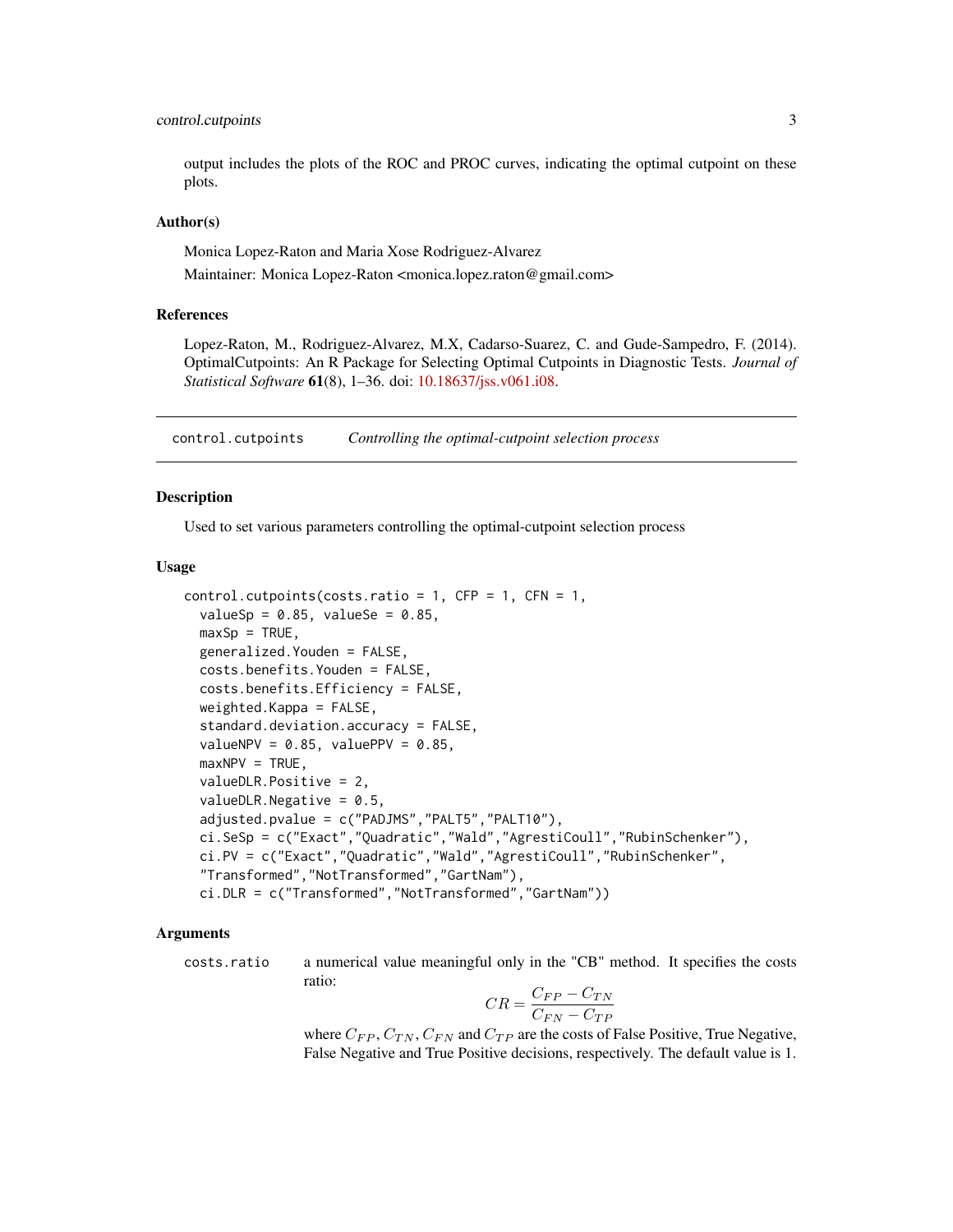| <b>CFP</b>                  | a numerical value meaningful only in the "MCT", "Youden" and "MaxKappa"<br>methods. It specifies the cost of a False Positive decision. The default value is<br>1.                                                                                                                                                                                                |  |
|-----------------------------|-------------------------------------------------------------------------------------------------------------------------------------------------------------------------------------------------------------------------------------------------------------------------------------------------------------------------------------------------------------------|--|
| <b>CFN</b>                  | a numerical value meaningful only in the "MCT", "Youden" and "MaxKappa"<br>methods. It specifies the cost of a False Negative decision. The default value is<br>1.                                                                                                                                                                                                |  |
| valueSp                     | a numerical value meaningful only in the "MinValueSp", "ValueSp" and "Min-<br>ValueSpSe" methods. It specifies the (minimum or specific) value set for Speci-<br>ficity. The default value is 0.85.                                                                                                                                                               |  |
| valueSe                     | a numerical value meaningful only in the "MinValueSe", "ValueSe" and "Min-<br>ValueSpSe" methods. It specifies the (minimum or specific) value set for Sensi-<br>tivity. The default value is 0.85.                                                                                                                                                               |  |
| maxSp                       | a logical value meaningful only in the "MinValueSpSe" method, in a case where<br>there is more than one cutpoint fulfilling the conditions. If TRUE, those of the<br>cutpoints which yield maximum Specificity are computed. Otherwise the cutoff<br>that yields maximum Sensitivity is computed. The default is TRUE.                                            |  |
| generalized. Youden         |                                                                                                                                                                                                                                                                                                                                                                   |  |
| costs.benefits.Youden       | a logical value meaningful only in the "Youden" method. If TRUE, the Gener-<br>alized Youden Index is computed. The default is FALSE.                                                                                                                                                                                                                             |  |
|                             | a logical value meaningful only in the "Youden" method. If TRUE, the optimal<br>cutpoint based on cost-benefit methodology is computed. The default is FALSE.                                                                                                                                                                                                     |  |
| costs.benefits.Efficiency   | a logical value meaningful only in the "MaxEfficiency" method. If TRUE, the<br>optimal cutpoint based on cost-benefit methodology is computed. The default is<br>FALSE.                                                                                                                                                                                           |  |
| weighted. Kappa             | a logical value meaningful only in the "MaxKappa" method. If TRUE, the<br>Weighted Kappa Index is computed. The default is FALSE.                                                                                                                                                                                                                                 |  |
| standard.deviation.accuracy |                                                                                                                                                                                                                                                                                                                                                                   |  |
|                             | a logical value meaningful only in the "MaxEfficiency" method. If TRUE, stan-<br>dard deviation associated with accuracy (or efficiency) at the optimal cutpoint is<br>computed. The default is FALSE.                                                                                                                                                            |  |
| valueNPV                    | a numerical value meaningful only in the "MinValueNPV", "ValueNPV" and<br>"MinValueNPVPPV" methods. It specifies the minimum value set for Negative<br>Predictive Value. The default value is 0.85.                                                                                                                                                               |  |
| valuePPV                    | a numerical value meaningful only in the "MinValuePPV", "ValuePPV" and<br>"MinValueNPVPPV" methods. It specifies the minimum value set for Positive<br>Predictive Value. The default value is 0.85.                                                                                                                                                               |  |
| maxNPV                      | a logical value meaningful only in the "MinValueNPVPPV" method, in a case<br>where there is more than one cutpoint fulfilling the conditions. If TRUE, those<br>of the cutpoints which yield the maximum Negative Predictive Value are com-<br>puted. Otherwise the cutoff that yields the maximum Positive Predictive Value<br>is computed. The default is TRUE. |  |
| valueDLR.Positive           |                                                                                                                                                                                                                                                                                                                                                                   |  |
|                             | a numerical value meaningful only in the "ValueDLR.Positive" method. It speci-<br>fies the value set for the Positive Diagnostic Likelihood Ratio. The default value<br>is $2.$                                                                                                                                                                                   |  |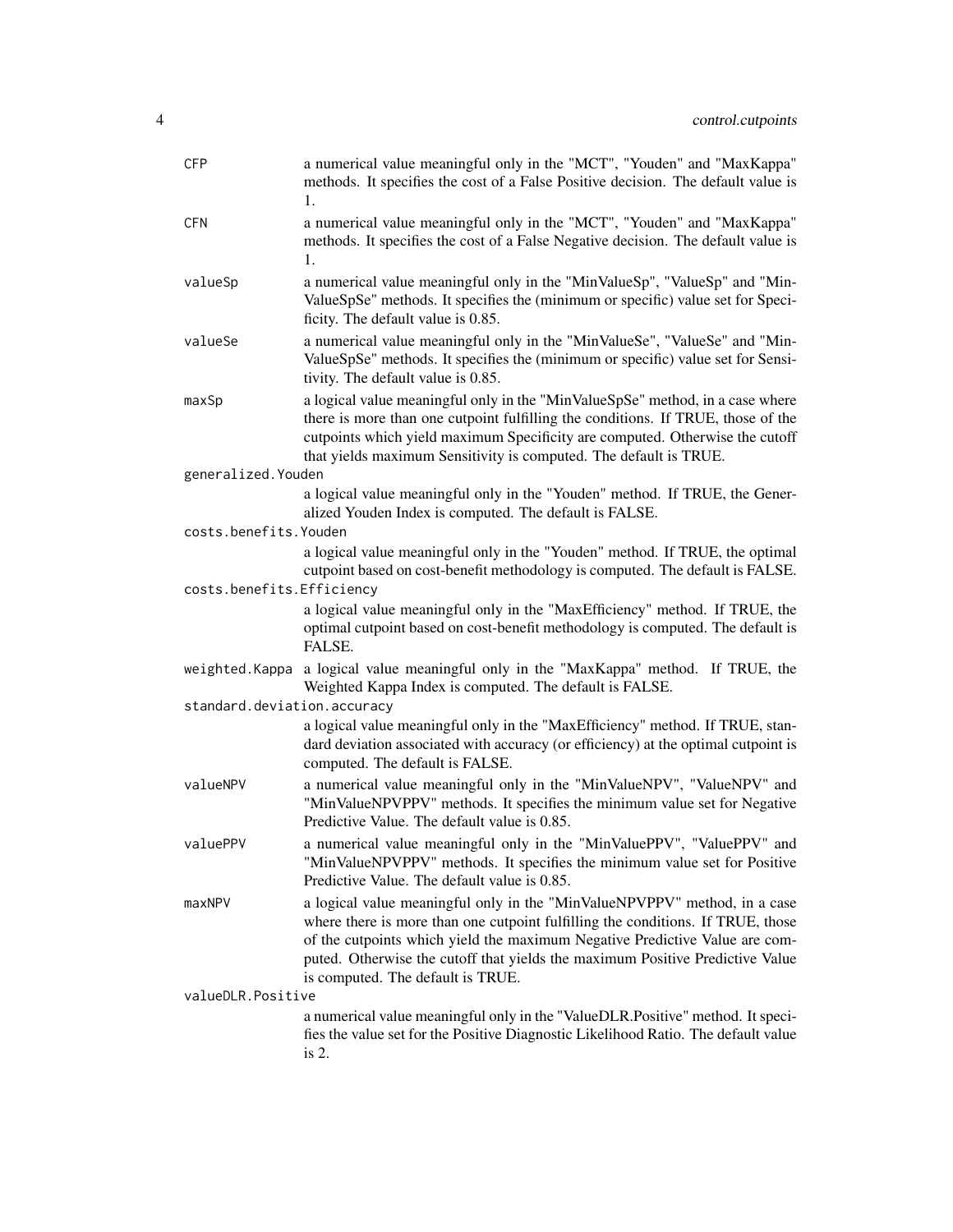| valueDLR.Negative |                                                                                                                                                                                                                                                                                                                                                                                                                                                                                                                                                      |  |
|-------------------|------------------------------------------------------------------------------------------------------------------------------------------------------------------------------------------------------------------------------------------------------------------------------------------------------------------------------------------------------------------------------------------------------------------------------------------------------------------------------------------------------------------------------------------------------|--|
|                   | a numerical value meaningful only in the "ValueDLR.Negative" method. It spec-<br>ifies the value set for the Negative Diagnostic Likelihood Ratio. The default<br>value is $0.5$ .                                                                                                                                                                                                                                                                                                                                                                   |  |
| adjusted.pvalue   |                                                                                                                                                                                                                                                                                                                                                                                                                                                                                                                                                      |  |
|                   | a character string meaningful only in the "MinPvalue" method. It specifies the<br>method for adjusting the p-value, i.e., "PADJMS" for the Miller and Siegmund<br>method, and "PALT5", "PALT10" for the Altman method (see details). The<br>default is "PADJMS".                                                                                                                                                                                                                                                                                     |  |
| ci.SeSp           | a character string meaningful only when the argument ci.fit of the optimal.cutpoints<br>function is TRUE. It indicates how the confidence interval for Sensitivity and<br>Specificity measures is estimated. Options are "Exact" (Clopper and Pearson<br>1934), "Quadratic" (Fleiss 1981), "Wald" (Wald and Walfowitz 1939), "Agresti-<br>Coull" (Agresti and Coull 1998) and "RubinSchenker" (Rubin and Schenker<br>1987) (see details). The default is "Exact".                                                                                    |  |
| ci.PV             | a character string meaningful only when the argument ci.fit of the optimal.cutpoints<br>function is TRUE. It indicates how the confidence interval for Predictive Val-<br>ues is estimated. Options are "Exact" (Clopper and Pearson 1934), "Quadratic"<br>(Fleiss 1981), "Wald" (Wald and Walfowitz 1939), "AgrestiCoull" (Agresti and<br>Coull 1998), "RubinSchenker" (Rubin and Schenker 1987), "Transformed" (Simel<br>et al. 1991), "NotTransformed" (Koopman 1984) and "GartNam" (Gart and Nam<br>1988) (see details). The default is "Exact". |  |
| ci.DLR            | a character string meaningful only when the argument ci.fit of the function<br>optimal. cutpoints is TRUE. It indicates how the confidence interval for Di-<br>agnostic Likelihood Ratios is estimated. Options are "Transformed" (Simel et<br>al. 1991), "NotTransformed" (Koopman 1984) and "GartNam" (Gart and Nam<br>1988)(see details). The default is "Transformed".                                                                                                                                                                           |  |

#### Details

The value yielded by this function is used as the control argument of the optimal.cutpoints() function.

Several methods for correcting the increase in type-I error associated with the "MinPvalue" criterion have been proposed. In this package, two methods for adjusting the p-value have been implemented, i.e., the Miller and Siegmund (1982) and Altman (1994) methods. The first of these ("PADJMS" option) uses the minimum observed p-value (*pmin*) and the proportion ( $\epsilon$ ) of sample data which is below the lowest ( $\epsilon_{low}$ ) (or above the highest,  $\epsilon_{high}$ ) cutpoint considered:

$$
p_{acor} = \phi(z)(z - \frac{1}{z})log\left(\frac{\epsilon_{high}(1 - \epsilon_{low})}{(1 - \epsilon_{high})\epsilon_{low}}\right) + 4\frac{\phi(z)}{z}
$$

where z is the  $(1 - pmin/2)$  quantile of the standard normal distribution and  $\phi$  its corresponding density function. The second method is a simplification of the above formula, which considers specific values for  $\epsilon$ : with  $\epsilon = \epsilon_{low} = \epsilon_{high} = 5\%$  ("PALT5" option):  $p_{alt5} = -3.13p_{min} (1 + 1.65ln(p_{min}))$ with  $\epsilon = \epsilon_{low} = \epsilon_{high} = 10\%$  ("PALT10" option):  $p_{alt10} = -1.63p_{min} (1 + 2.35ln(p_{min}))$ . These approaches work well for low  $pmin$  values (0.0001 $\leq pmin$ <0.1) and are easy to apply.

For inference performed on Sensitivity and Specificity measures (which are proportions), some of the most common confidence intervals have been considered. If  $pr = x/n$  is the proportion to be estimated and  $1-\alpha$  is the confidence level, the options are as follows: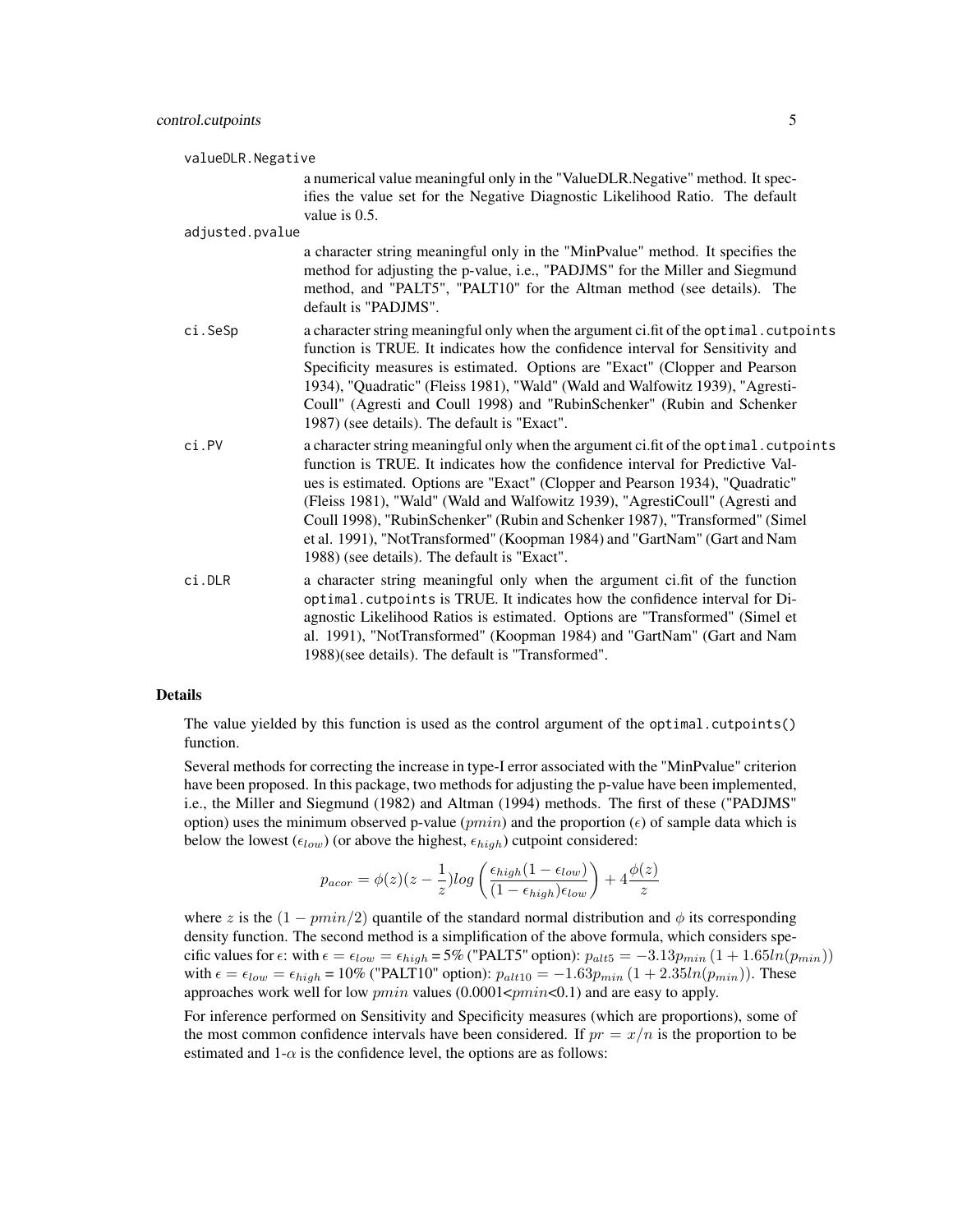"Exact": The exact confidence interval of Clopper and Pearson (1934) based on the exact distribution of a proportion:

$$
\[\frac{x}{(n-x+1)F_{\alpha/2,2(n-x+1),2x}+x}, \frac{(x+1)F_{\alpha/2,2(x+1),2(n-x)}}{(n-x)+(x+1)F_{\alpha/2,2(x+1),2(n-x)}}\]
$$

where  $F_{\alpha/2,a,b}$  is the (1- $\alpha/2$ ) quantile of a Fisher-Snedecor distribution with a and b degrees of freedom. Note that the "exact" method cannot be applied when x or n-x is equal to zero, since the quantile of the Fisher-Snedecor distribution is not defined for zero degrees of freedom. In that cases, the program returns a NaN for the limit of the confidence interval that could not be computed.

"Quadratic": Fleiss' quadratic confidence interval (Fleiss 1981). It is based on the asymptotic normality of the estimator of a proportion but adding a continuity correction. This approach is valid in a situation where x and  $n - x$  are greater than 5:

$$
\frac{1}{n + z_{1-\alpha/2}^2} \left[ (x \mp 0.5) + \frac{z_{1-\alpha/2}^2}{2} \mp z_{1-\alpha/2} \sqrt{\frac{z_{1-\alpha/2}^2}{4} + \frac{(x \mp 0.5)(n - x \mp 0.5)}{n}} \right]
$$

where  $z_{1-\alpha/2}$  is the (1- $\alpha/2$ ) quantile of the standard normal distribution.

"Wald": Wald's confidence interval (Wald and Wolfowitz 1939) with a continuity correction. It is based on maximum-likelihood estimation of a proportion, and adds a continuity correction. This approach is valid where x and  $n - x$  are greater than 20:

$$
\hat{pr} \mp z_{1-\alpha/2} \sqrt{\frac{\hat{pr}(1-\hat{pr})}{n}} + \frac{1}{2n}
$$

"AgrestiCoull": The confidence interval proposed by Agresti and Coull (1998). It is a score confidence interval that does not use the standard calculation for the binomial proportion:

$$
\frac{\hat{p r} + \frac{z_{1-\alpha/2}^2}{2n} \mp z_{1-\alpha/2}\sqrt{\frac{\hat{p r}(1-\hat{p r}) + \frac{z_{1-\alpha/2}^2}{4n}}{n}}
$$

$$
1 + \frac{z_{1-\alpha/2}^2}{n}
$$

"RubinSchenker": Rubin and Schenker's logit confidence interval (1987). It uses logit transformation and Bayesian arguments with an a priori Jeffreys distribution.

$$
logit\left[logit\left(\frac{x+0.5}{n+1}\right) \mp \frac{z_{1-\alpha/2}}{\sqrt{(n+1)\left(\frac{x+0.5}{n+1}\right)\left(1-\frac{x+0.5}{n+1}\right)}}\right]
$$

where the *logit* function is  $logit(q) = log(\frac{q}{1-q})$ .

Since Diagnostic Likelihood Ratios represent a ratio between two probabilities, obtaining a confidence interval for them is less direct than it is for Sensitivity and Specificity. Let  $pr_1 = x_1/n_1$ be the proportion in the numerator and  $pr_2 = x_2/n_2$ , the proportion in the denominator. Based on the logarithmic transformation of the Likelihood Ratio ("Transformed" option), the  $100(1-\alpha)\%$ confidence interval is (Simel et al., 1991):

$$
exp\left[ln\left(\frac{\hat{pr}_1}{\hat{pr}_2}\right) \mp z_{1-\alpha/2}\sqrt{\frac{1-\hat{pr}_1}{n_1\hat{pr}_1} + \frac{1-\hat{pr}_2}{n_2\hat{pr}_2}}\right]
$$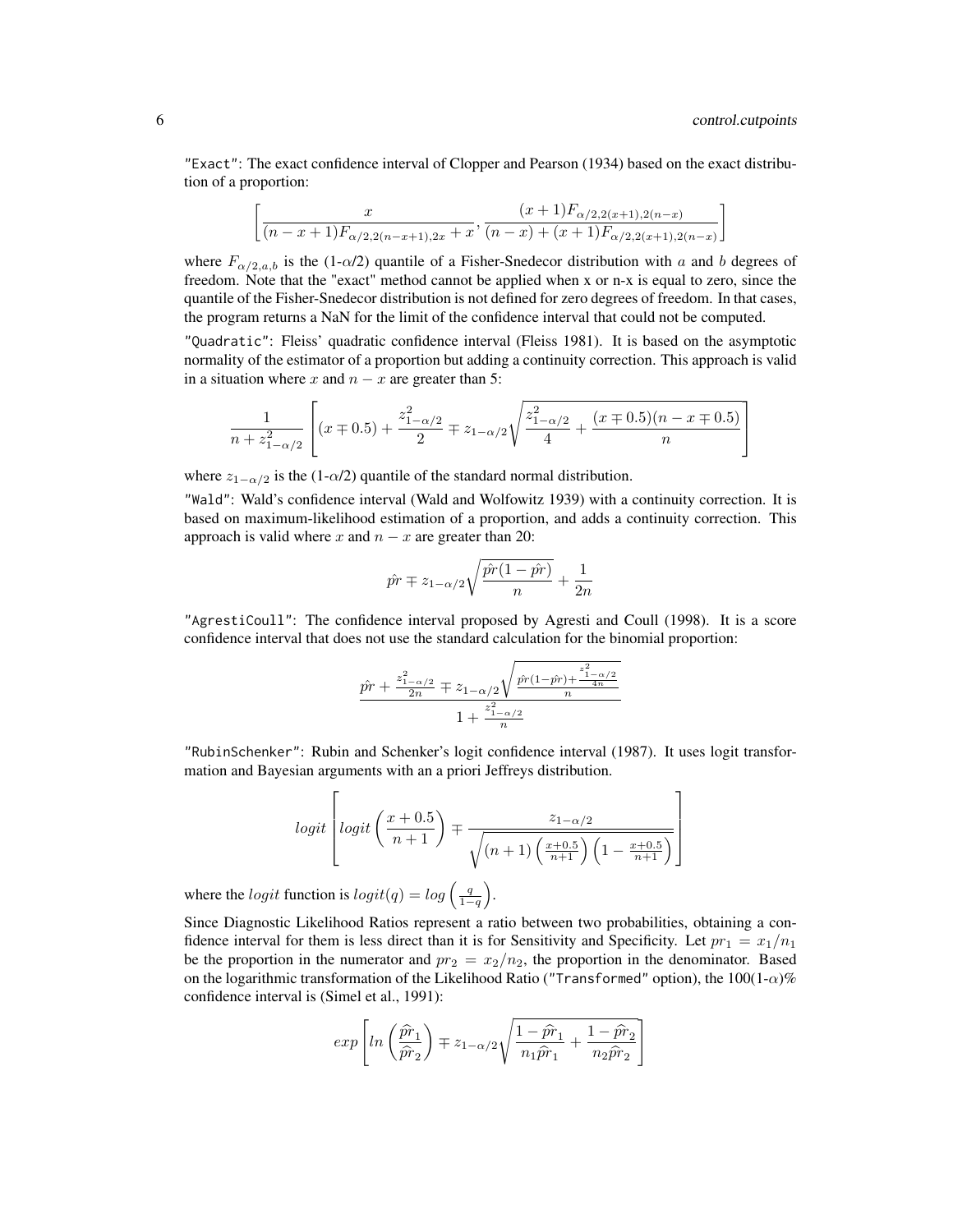#### control.cutpoints 7

These confidence intervals tend to perform better than do untransformed confidence intervals (Koopman 1984) ("NotTransformed" option) because the distribution of the Likelihood Ratios is asymmetric (Simel et al., 1991; Roldan Nofuentes and Luna del Castillo, 2007):

$$
\frac{\hat{p} \hat{r}_1}{\hat{p} \hat{r}_2} \mp \sqrt{\frac{\hat{p} \hat{r}_1(1-\hat{p} \hat{r}_1)}{n_1 \hat{p} \hat{r}_2^2} + \frac{\hat{p} \hat{r}_1^2 \hat{p} \hat{r}_2(1-\hat{p} \hat{r}_2)}{n_2 \hat{p} \hat{r}_2^4}}
$$

Another confidence interval ("GartNam" option) is based on the calculation of the interval for the ratio between two independent proportions (Gart and Nam, 1988). The following quadratic equation must be solved:

$$
\frac{\left(\hat{p\hat{r}}_1 - \frac{p r_1}{p r_2} \hat{p} \hat{r}_2\right)^2}{\frac{\hat{p} \hat{r}_1 (1-\hat{p} \hat{r}_1)}{n_1} + \frac{\left(\frac{p r_1}{p r_2}\right)^2 \hat{p} \hat{r}_2 (1-\hat{p} \hat{r}_2)}{n_2}} = z_{1-\alpha/2}^2
$$

Inference of the Predictive Values depends on the type of study, i.e., whether cross-sectional(prevalence can be estimated on the basis of the sample) or case-control. In the former case, the approaches for computing the confidence intervals of the Predictive Values are exactly the same as for the Sensitivity and Specificity measures. However, in a case control study, where prevalence is not estimated from the sample, the confidence intervals are based on the intervals of the Likelihood Ratios. Hence, once a prevalence estimator  $\hat{p}$  is computed and substituting each limit of these intervals into the expressions  $\setminus$ <sup>-1</sup>

$$
\mathsf{hd}
$$

ar

$$
\left(\begin{array}{c}\n1 + \hat{p} \widehat{DLR}^+ \\
\frac{\hat{p}}{1 - \hat{p}} \widehat{DLR}^-\n\end{array}\right)^{-1}
$$

 $1 + \frac{1-\hat{p}}{\sqrt{p}}$ 

 $\sqrt{ }$ 

confidence intervals for the Positive and Negative Predictive Values are obtained, where  $DLR+$ and DLR− are the Positive and Negative Diagnostic Likelihood Ratios, respectively.

#### Value

A list with components for each of the possible arguments.

#### Author(s)

Monica Lopez-Raton and Maria Xose Rodriguez-Alvarez

#### References

Agresti, A. and Coull, B.A. (1998). Approximate is better than "exact" for interval estimation of binomial proportions. *The American Statistician* 52, 119–126.

Altman, D.G., Lausen, B., Sauerbrei, W. and Schumacher, M. (1994). Dangers of using "optimal" cutpoints in the evaluation of prognostic factors. *Journal of the National Cancer Institute* 86(11), 829–835.

Clopper, C. and Pearson, E.S. (1934). The use of confidence or fiducial limits illustrated in the case of the binomial. *Biometrika* 26, 404–413.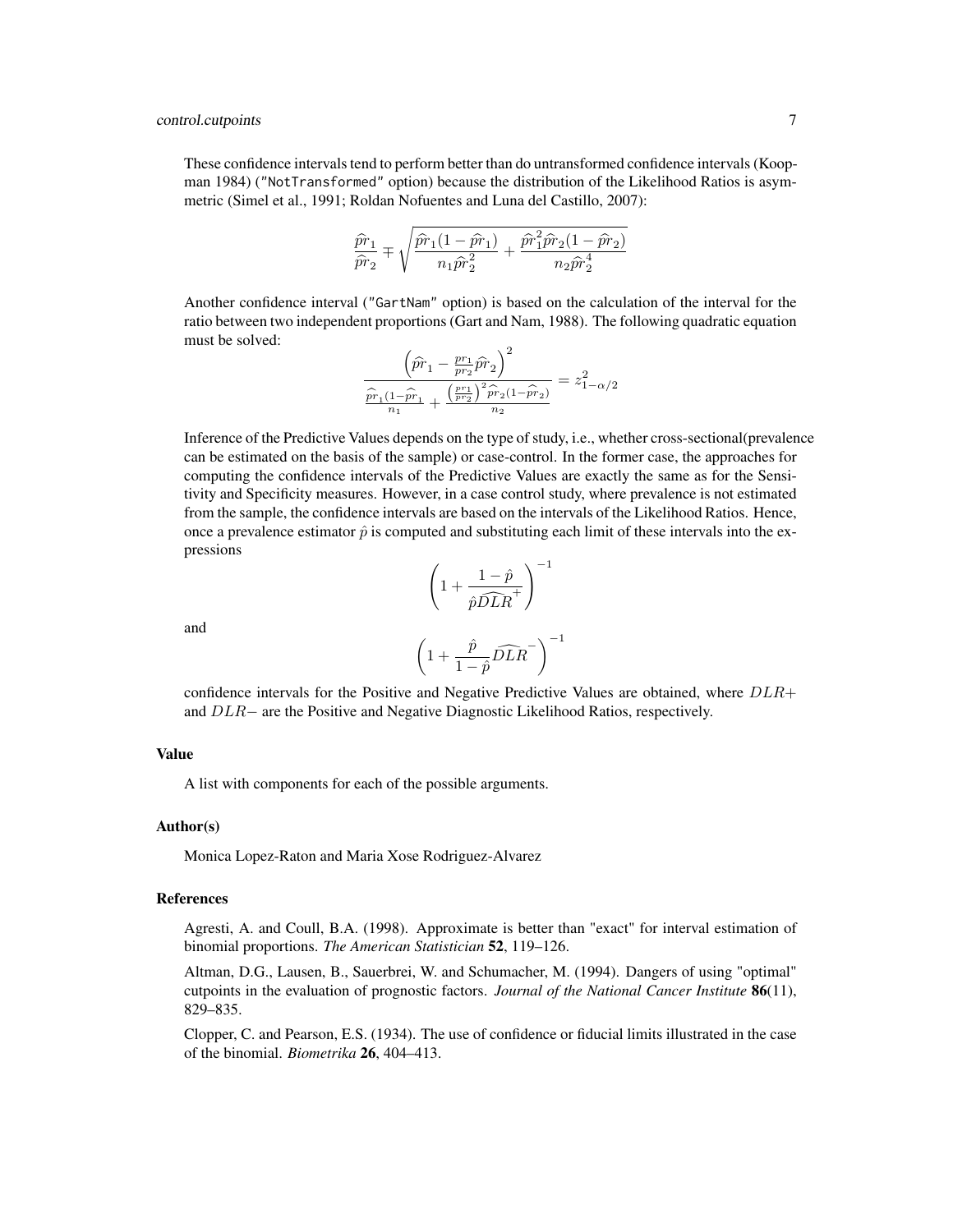Fleiss, J.L. (1981). Statistical methods for rates and proportions. John Wiley & Sons, New York.

Gart, J.J. and Nam, J. (1998). Aproximate interval estimation of the ratio of binomial parameters: a review and corrections for skewness. *Biometrics* 44, 323–338.

Koopman PAR (1984). Confidence limits for the ratio of two binomial proportions. *Biometrics* 40, 513–517.

Miller, R. and Siegmund, D. (1982). Maximally selected chi square statistics. *Biometrics* 38, 1011– 1016.

Roldan Nofuentes, J.A. and Luna del Castillo, J.D. (2007). Comparing of the likelihood ratios of two binary diagnostic tests in paired designs. *Statistics in Medicine* 26, 4179–4201.

Rubin, D.B. and Schenker, N. (1987). Logit-based interval estimation for binomial data using the Jeffreys prior. *Sociological Methodology* 17, 131–144.

Simel, D.L., Samsa, G.P. and Matchar, D.B. (1991). Likelihood ratios with confidence: sample size estimation for diagnostic test studies. *Journal of Clinical Epidemiology* 44(8), 763–770.

Wald A, Wolfowitz J (1939). Confidence limits for continuous distribution functions. *The Annals of Mathematical Statistics* 10 105–118.

#### See Also

[optimal.cutpoints](#page-9-1)

#### Examples

```
library(OptimalCutpoints)
data(elas)
```

```
###########################################################
```

```
# Youden Index Method ("Youden"): Covariate gender
###########################################################
optimal.cutpoint.Youden<-optimal.cutpoints(X = "elas", status = "status", tag.healthy = \theta,
methods = "Youden", data = elas, pop.prev = NULL, categorical.cov =
"gender", control = control.cutpoints(), ci.fit = TRUE, conf.level = 0.95, trace = FALSE)
```
summary(optimal.cutpoint.Youden)

```
# Change the method for computing the confidence interval
# of Sensitivity and Specificity measures
optimal.cutpoint.Youden<-optimal.cutpoints(X = "elas", status = "status", tag.healthy = 0,
methods = "Youden", data = elas, pop.prev = NULL, categorical.cov = "gender",
control = control.cutpoints(ci.SeSp = "AgrestiCoull"), ci.fit = TRUE, conf.level = 0.95,
trace = FALSE)
```

```
summary(optimal.cutpoint.Youden)
```

```
# Compute the Generalized Youden Index
optimal.cutpoint.Youden<-optimal.cutpoints(X = "elas", status = "status", tag.healthy = \theta,
methods = "Youden", data = elas, pop.prev = NULL, categorical.cov = "gender",
control = control.cutpoints(generalized.Youden = TRUE), ci.fit = TRUE, conf.level = 0.95,
trace = FALSE)
```
<span id="page-7-0"></span>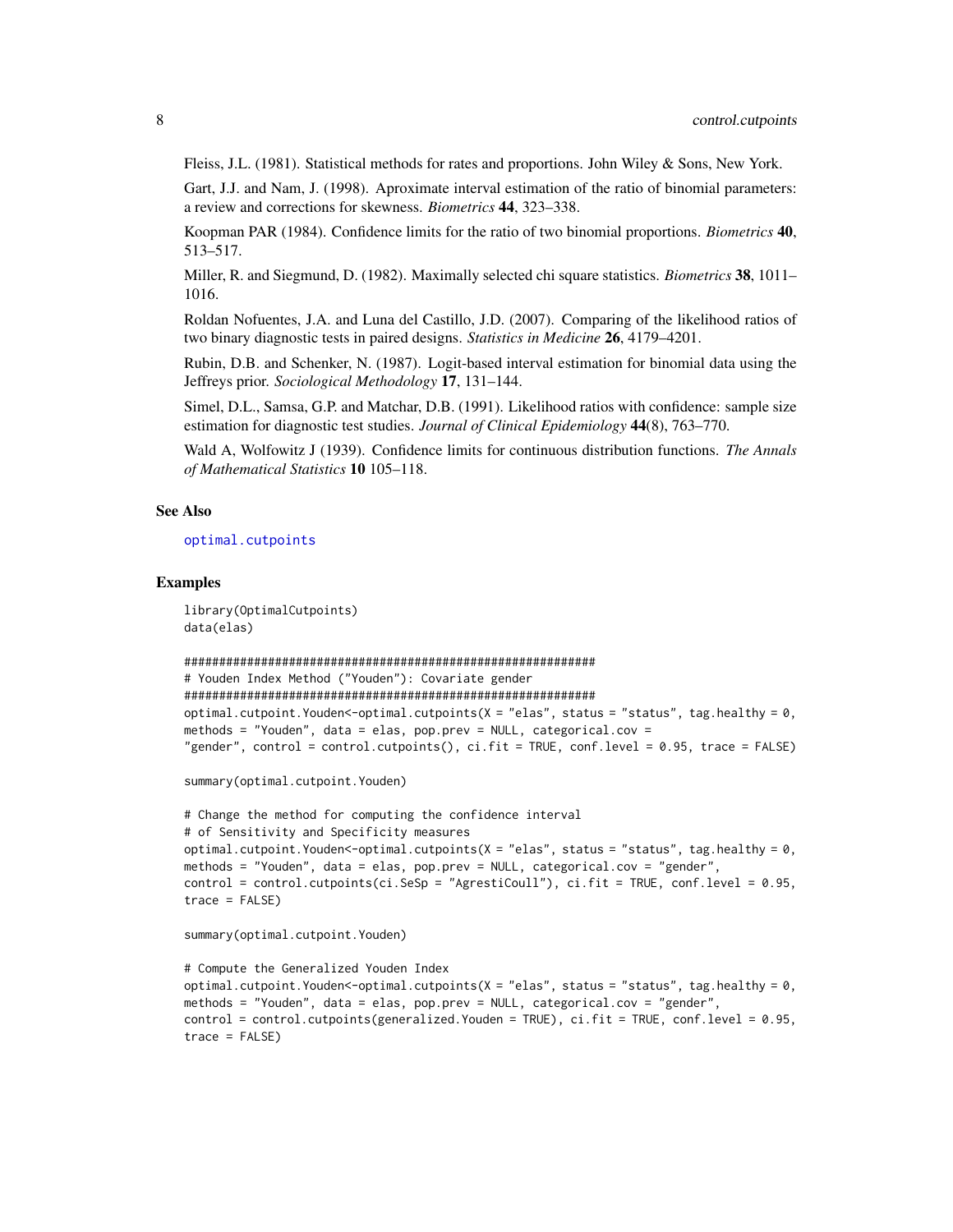#### summary(optimal.cutpoint.Youden)

#### elas *Leukocyte Elastase Data*

#### Description

The elas data set was obtained from the Cardiology Department at the Galicia General Hospital (Santiago de Compostela, Spain). This study was conducted to assess the clinical usefulness of leukocyte elastase determination in the diagnosis of coronary artery disease (CAD).

#### Usage

data(elas)

#### Format

A data frame with 141 observations on the following 3 variables.

elas leukocyte elastase. Numerical vector

status true disease status (presence/absence of coronary artery disease). Numerical vector (0=absence, 1=presence)

gender patient's gender. Factor with Male and Female levels

#### Source

Amaro, A., Gude, F., Gonzalez-Juanatey, R., Iglesias, C., Fernandez-Vazquez, F., Garcia-Acuna, J. and Gil, M. (1995). Plasma leukocyte elastase concentration in angiographically diagnosed coronary artery disease. *European Heart Journal* 16, 615–622.

#### References

Amaro, A., Gude, F., Gonzalez-Juanatey, R., Iglesias, C., Fernandez-Vazquez, F., Garcia-Acuna, J. and Gil, M. (1995). Plasma leukocyte elastase concentration in angiographically diagnosed coronary artery disease. *European Heart Journal* 16, 615–622.

#### Examples

data(elas) summary(elas)

<span id="page-8-0"></span>elas en el comunitat de la comunitat de la comunitat de la comunitat de la comunitat de la comunitat de la comunitat de la comunitat de la comunitat de la comunitat de la comunitat de la comunitat de la comunitat de la com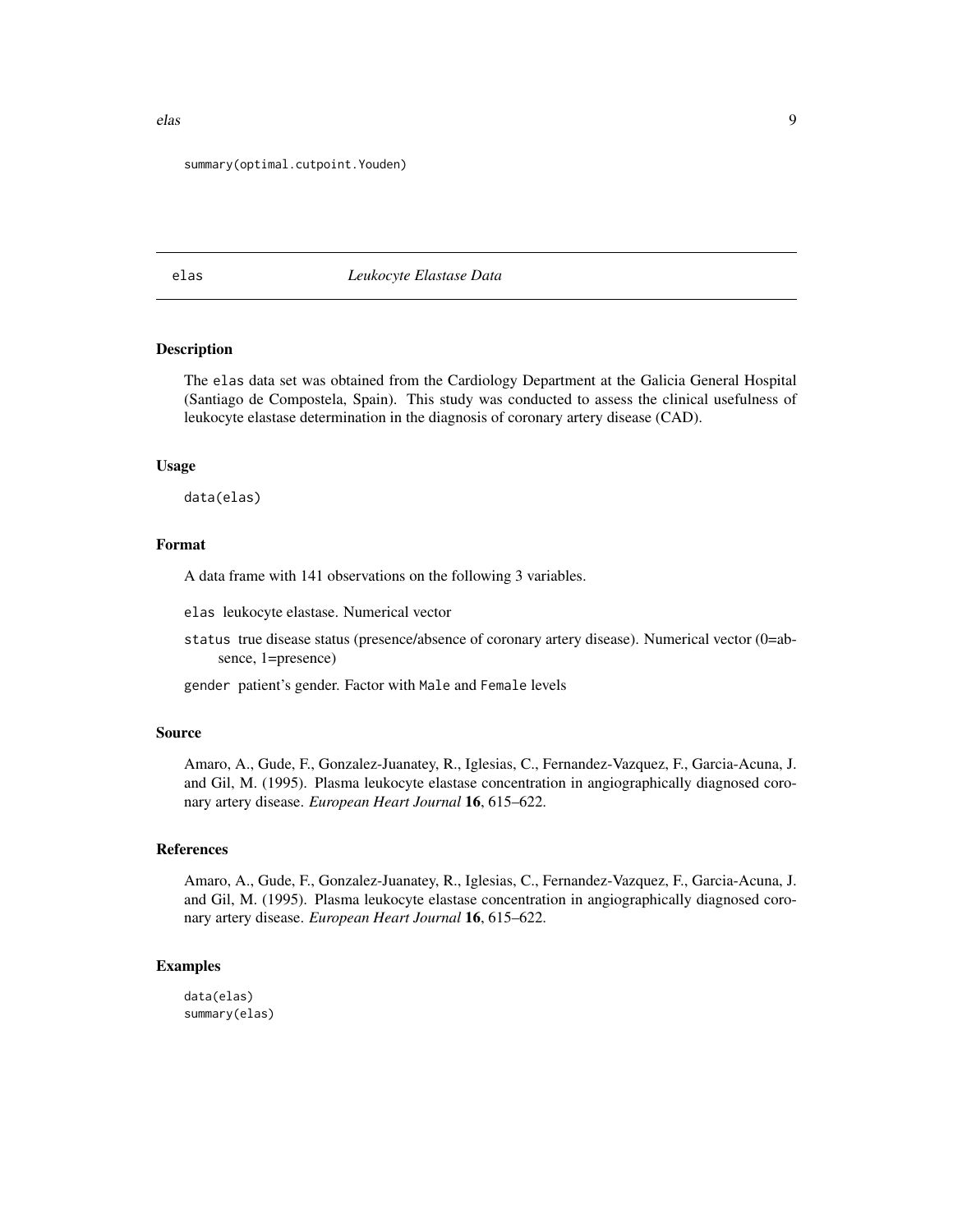<span id="page-9-1"></span><span id="page-9-0"></span>

#### Description

optimal.cutpoints calculates optimal cutpoints in diagnostic tests. Several methods or criteria for selecting optimal cutoffs have been implemented, including methods based on cost-benefit analysis and diagnostic test accuracy measures (Sensitivity/Specificity, Predictive Values and Diagnostic Likelihood Ratios) or prevalence (Lopez-Raton et al. 2014).

#### Usage

```
optimal.cutpoints(X, ...)
## Default S3 method:
optimal.cutpoints(X, status, tag.healthy, methods, data, direction = c("<", ">"),
categorical.cov = NULL, pop.prev = NULL, control = control.cutpoints(),
ci.fit = FALSE, conf. level = 0.95, trace = FALSE, ...## S3 method for class 'formula'
optimal.cutpoints(X, tag.healthy, methods, data, direction = c("<", ">"),
categorical.cov = NULL, pop.prev = NULL, control = control.cutpoints(),
ci.fit = FALSE, conf. level = 0.95, trace = FALSE, ...
```
#### Arguments

| X           | either a character string with the name of the diagnostic test variable (then<br>method 'optimal.cutpoints.default' is called), or a formula (then method 'op-<br>timal.cutpoints.formula' is called). When 'X' is a formula, it must be an object<br>of class "formula". Right side of $\sim$ must contain the name of the variable that<br>distinguishes healthy from diseased individuals, and left side of $\sim$ must contain<br>the name of the diagnostic test variable.                                                                                                                                                                                                                                                                                                                                                                                                                                                                                                    |
|-------------|------------------------------------------------------------------------------------------------------------------------------------------------------------------------------------------------------------------------------------------------------------------------------------------------------------------------------------------------------------------------------------------------------------------------------------------------------------------------------------------------------------------------------------------------------------------------------------------------------------------------------------------------------------------------------------------------------------------------------------------------------------------------------------------------------------------------------------------------------------------------------------------------------------------------------------------------------------------------------------|
| status      | a character string with the name of the variable that distinguishes healthy from<br>diseased individuals. Only applies for the method 'optimal.cutpoints.default').                                                                                                                                                                                                                                                                                                                                                                                                                                                                                                                                                                                                                                                                                                                                                                                                                |
| tag.healthy | the value codifying healthy individuals in the status variable.                                                                                                                                                                                                                                                                                                                                                                                                                                                                                                                                                                                                                                                                                                                                                                                                                                                                                                                    |
| methods     | a character vector selecting the method(s) to be used: "CB" (cost-benefit method);<br>"MCT" (minimizes Misclassification Cost Term); "MinValueSp" (a minimum<br>value set for Specificity); "MinValueSe" (a minimum value set for Sensitiv-<br>ity); "ValueSe" (a value set for Sensitivity); "MinValueSpSe" (a minimum value<br>set for Specificity and Sensitivity); "MaxSp" (maximizes Specificity); "MaxSe"<br>(maximizes Sensitivity); "MaxSpSe" (maximizes Sensitivity and Specificity si-<br>multaneously); "MaxProdSpSe" (maximizes the product of Sensitivity and Speci-<br>ficity or Accuracy Area); "ROC01" (minimizes distance between ROC plot<br>and point $(0,1)$ ; "SpEqualSe" (Sensitivity = Specificity); "Youden" (Youden<br>Index); "MaxEfficiency" (maximizes Efficiency or Accuracy, similar to mini-<br>mize Error Rate); "Minimax" (minimizes the most frequent error); "MaxDOR"<br>(maximizes Diagnostic Odds Ratio); "MaxKappa" (maximizes Kappa Index); |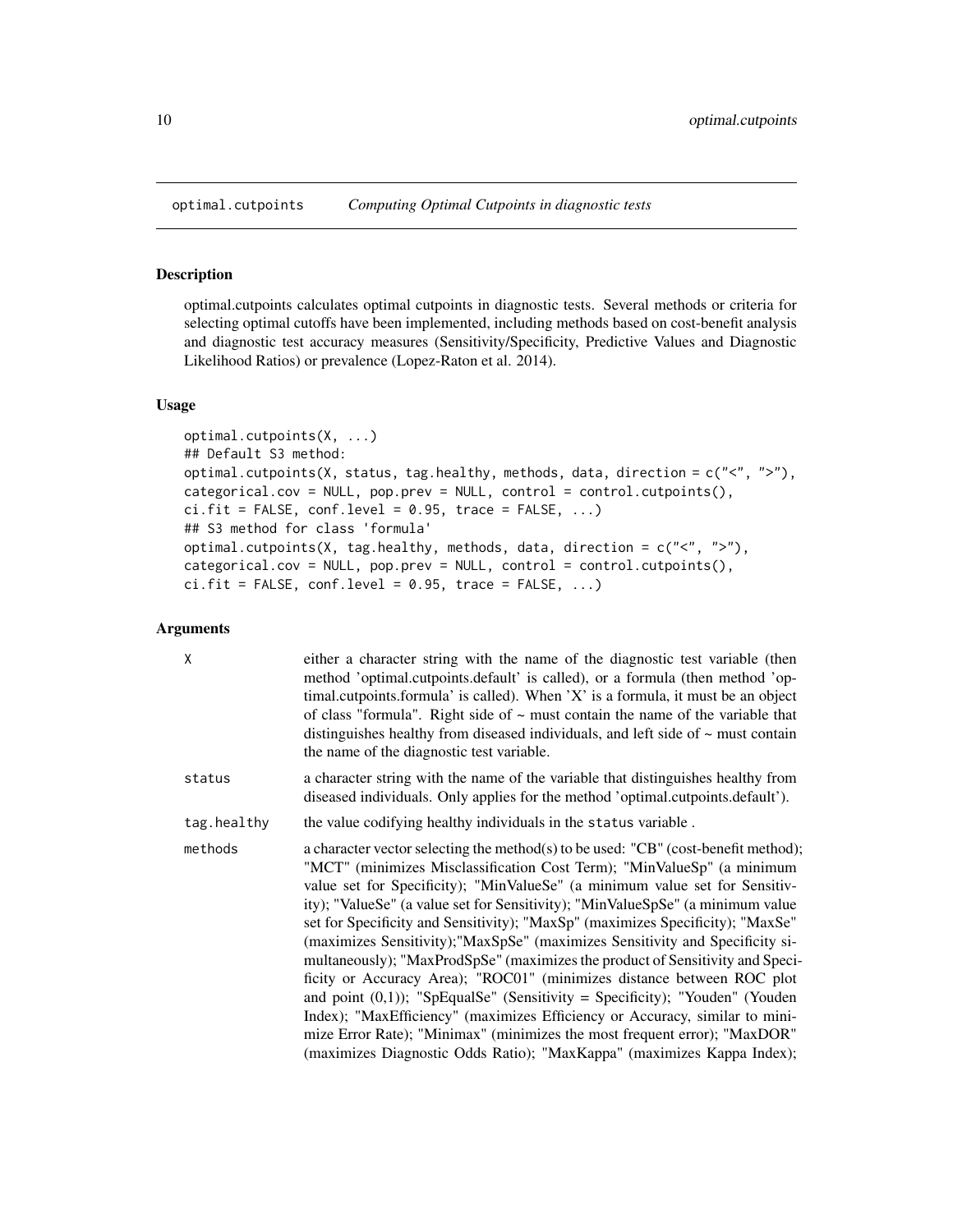<span id="page-10-0"></span>

|                 | "MinValueNPV" (a minimum value set for Negative Predictive Value); "Min-<br>ValuePPV" (a minimum value set for Positive Predictive Value); "ValueNPV"<br>(a value set for Negative Predictive Value); "ValuePPV" (a value set for Posi-<br>tive Predictive Value);"MinValueNPVPPV" (a minimum value set for Predictive<br>Values); "PROC01" (minimizes distance between PROC plot and point $(0,1)$ );<br>"NPVEqualPPV" (Negative Predictive Value = Positive Predictive Value); "MaxN-<br>PVPPV" (maximizes Positive Predictive Value and Negative Predictive Value si-<br>multaneously); "MaxSumNPVPPV" (maximizes the sum of the Predictive Val-<br>ues); "MaxProdNPVPPV" (maximizes the product of Predictive Values); "Val-<br>ueDLR.Negative" (a value set for Negative Diagnostic Likelihood Ratio); "Val-<br>ueDLR.Positive" (a value set for Positive Diagnostic Likelihood Ratio); "Min-<br>Pvalue" (minimizes p-value associated with the statistical Chi-squared test which<br>measures the association between the marker and the binary result obtained on<br>using the cutpoint); "ObservedPrev" (The closest value to observed prevalence);<br>"MeanPrev" (The closest value to the mean of the diagnostic test values); or<br>"PrevalenceMatching" (The value for which predicted prevalence is practically<br>equal to observed prevalence). |
|-----------------|----------------------------------------------------------------------------------------------------------------------------------------------------------------------------------------------------------------------------------------------------------------------------------------------------------------------------------------------------------------------------------------------------------------------------------------------------------------------------------------------------------------------------------------------------------------------------------------------------------------------------------------------------------------------------------------------------------------------------------------------------------------------------------------------------------------------------------------------------------------------------------------------------------------------------------------------------------------------------------------------------------------------------------------------------------------------------------------------------------------------------------------------------------------------------------------------------------------------------------------------------------------------------------------------------------------------------------------------------------------|
| data            | a data frame containing all needed variables.                                                                                                                                                                                                                                                                                                                                                                                                                                                                                                                                                                                                                                                                                                                                                                                                                                                                                                                                                                                                                                                                                                                                                                                                                                                                                                                  |
| direction       | character string specifying the direction to compute the ROC curve. By default<br>individuals with a test value lower than the cutoff are classified as healthy (neg-<br>ative test), whereas patients with a test value greater than (or equal to) the cutoff<br>are classified as diseased (positive test). If this is not the case, however, and the<br>high values are related to health, this argument should be established at ">".                                                                                                                                                                                                                                                                                                                                                                                                                                                                                                                                                                                                                                                                                                                                                                                                                                                                                                                      |
| categorical.cov |                                                                                                                                                                                                                                                                                                                                                                                                                                                                                                                                                                                                                                                                                                                                                                                                                                                                                                                                                                                                                                                                                                                                                                                                                                                                                                                                                                |
|                 | a character string with the name of the categorical covariate according to which<br>optimal cutpoints are to be calculated. The default is NULL (no categorical<br>covariate).                                                                                                                                                                                                                                                                                                                                                                                                                                                                                                                                                                                                                                                                                                                                                                                                                                                                                                                                                                                                                                                                                                                                                                                 |
| pop.prev        | the value of the disease's prevalence. The default is NULL (prevalence is es-<br>timated on the basis of sample prevalence). It can be a vector indicating the<br>prevalence values for each categorical covariate level.                                                                                                                                                                                                                                                                                                                                                                                                                                                                                                                                                                                                                                                                                                                                                                                                                                                                                                                                                                                                                                                                                                                                      |
| control         | output of the control. cutpoints function.                                                                                                                                                                                                                                                                                                                                                                                                                                                                                                                                                                                                                                                                                                                                                                                                                                                                                                                                                                                                                                                                                                                                                                                                                                                                                                                     |
| ci.fit          | a logical value. If TRUE, inference is performed on the accuracy measures at<br>the optimal cutpoint. The default is FALSE.                                                                                                                                                                                                                                                                                                                                                                                                                                                                                                                                                                                                                                                                                                                                                                                                                                                                                                                                                                                                                                                                                                                                                                                                                                    |
| conf.level      | a numerical value with the confidence level for the construction of the confi-<br>dence intervals. The default value is 0.95.                                                                                                                                                                                                                                                                                                                                                                                                                                                                                                                                                                                                                                                                                                                                                                                                                                                                                                                                                                                                                                                                                                                                                                                                                                  |
| trace           | a logical value. If TRUE, information on progress is shown. The default is<br>FALSE.                                                                                                                                                                                                                                                                                                                                                                                                                                                                                                                                                                                                                                                                                                                                                                                                                                                                                                                                                                                                                                                                                                                                                                                                                                                                           |
| .               | further arguments passed to or from other methods. None are used in this<br>method.                                                                                                                                                                                                                                                                                                                                                                                                                                                                                                                                                                                                                                                                                                                                                                                                                                                                                                                                                                                                                                                                                                                                                                                                                                                                            |

#### Details

Continuous biomarkers or diagnostic tests are often used to discriminate between diseased and healthy populations. In clinical practice, it is necessary to select a cutpoint or discrimination value c which defines positive and negative test results. Several methods for selecting optimal cutpoints in diagnostic tests have been proposed in the literature depending on the underlying reason for this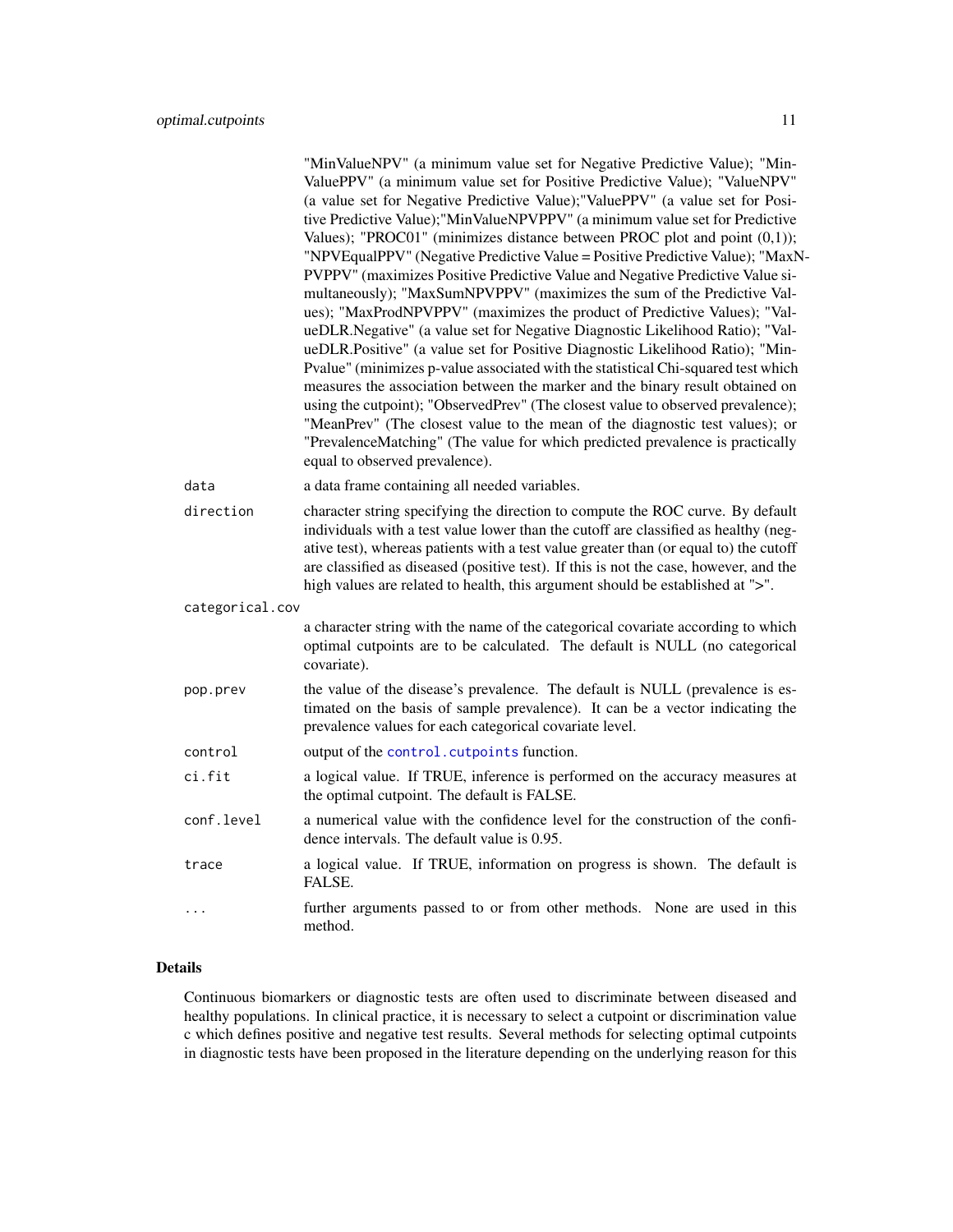choice. In this package, thirty-two criteria are available. Before describing the methods in detail, mention should be made of the following notation:  $C_{FP}$ ,  $C_{TN}$ ,  $C_{FN}$  and  $C_{TP}$  are the costs of False Positive, True Negative, False Negative and True Positive decisions, respectively;  $p$  is disease prevalence; Se is Sensitivity; and Sp is Specificity.

"CB": Criterion based on cost-benefit methodology by means of calculating the slope of the ROC curve at the optimal cutoff as

$$
S = \frac{1-p}{p}CR = \frac{1-p}{p}\frac{C_{FP} - C_{TN}}{C_{FN} - C_{TP}}
$$

(McNeill et al. 1975; Metz et al. 1975; Metz 1978). This method thus weighs the relative costs of the different predictions in the diagnosis. By default, the costs ratio is 1, and this is the costs.ratio argument in the control.cutpoints function.

"MCT": Criterion based on the minimization of the Misclassification Cost Term (MCT) defined as

$$
MCT(c) = \frac{C_{FN}}{C_{FP}}p(1 - Se(c)) + (1 - p)(1 - Sp(c))
$$

(Smith 1991; Greiner 1995,1996). By default,  $C_{FN} = C_{FP} = 1$ , and these are the CFN and CFP arguments in the control.cutpoints function.

"MinValueSp": Criterion based on setting a minimum value for Specificity and maximizing Sensitivity, subject to this condition (Shaefer 1989; Vermont et al. 1991; Gallop et al. 2003). Hence, in a case where there is more than one cutpoint fulfilling this condition, those which yield maximum Sensitivity are chosen. If several cutpoints still remain, those yielding the greatest Specificity are chosen. By default, the minimum value for Specificity is 0.85, and this is the valueSp argument in the control.cutpoints function.

"MinValueSe": Criterion based on setting a minimum value for Sensitivity and maximizing Specificity, subject to this condition (Shaefer 1989; Vermont et al. 1991; Gallop et al. 2003). Hence, in a case where there is more than one cutpoint fulfilling this condition, those which yield maximum Specificity are chosen. If several cutpoints still remain, those yielding the greatest Sensitivity are chosen. By default, the minimum value for Sensitivity is 0.85, and this is the valueSe argument in the control.cutpoints function.

"ValueSp": Criterion based on setting a particular value for Specificity (Rutter and Miglioretti 2003). In a case where there is more than one cutpoint fulfilling this condition, those which yield maximum Sensitivity are chosen.

"ValueSe": Criterion based on setting a particular value for Sensitivity (Rutter and Miglioretti 2003). In a case where there is more than one cutpoint fulfilling this condition, those which yield maximum Specificity are chosen.

"MinValueSpSe": Criterion based on setting minimum values for Sensitivity and Specificity measures (Shaefer 1989). In a case where there is more than one cutpoint fulfilling these conditions, those which yield maximum Sensitivity or maximum Specificity are chosen. The user can select one of these two options by means of the maxSp argument in the control.cutpoints function. If TRUE (the default value), the cutpoint/s yielding maximum Specificity is/are computed. If there are still several cutpoints which maximize the chosen measure, those which also maximize the other measure are chosen.

"MaxSp": Criterion based on maximization of Specificity (Bortheiry et al. 1994; Hoffman et al. 2000; Alvarez-Garcia et al. 2003). If there is more than one cutpoint fulfilling this condition, those which yield maximum Sensitivity are chosen.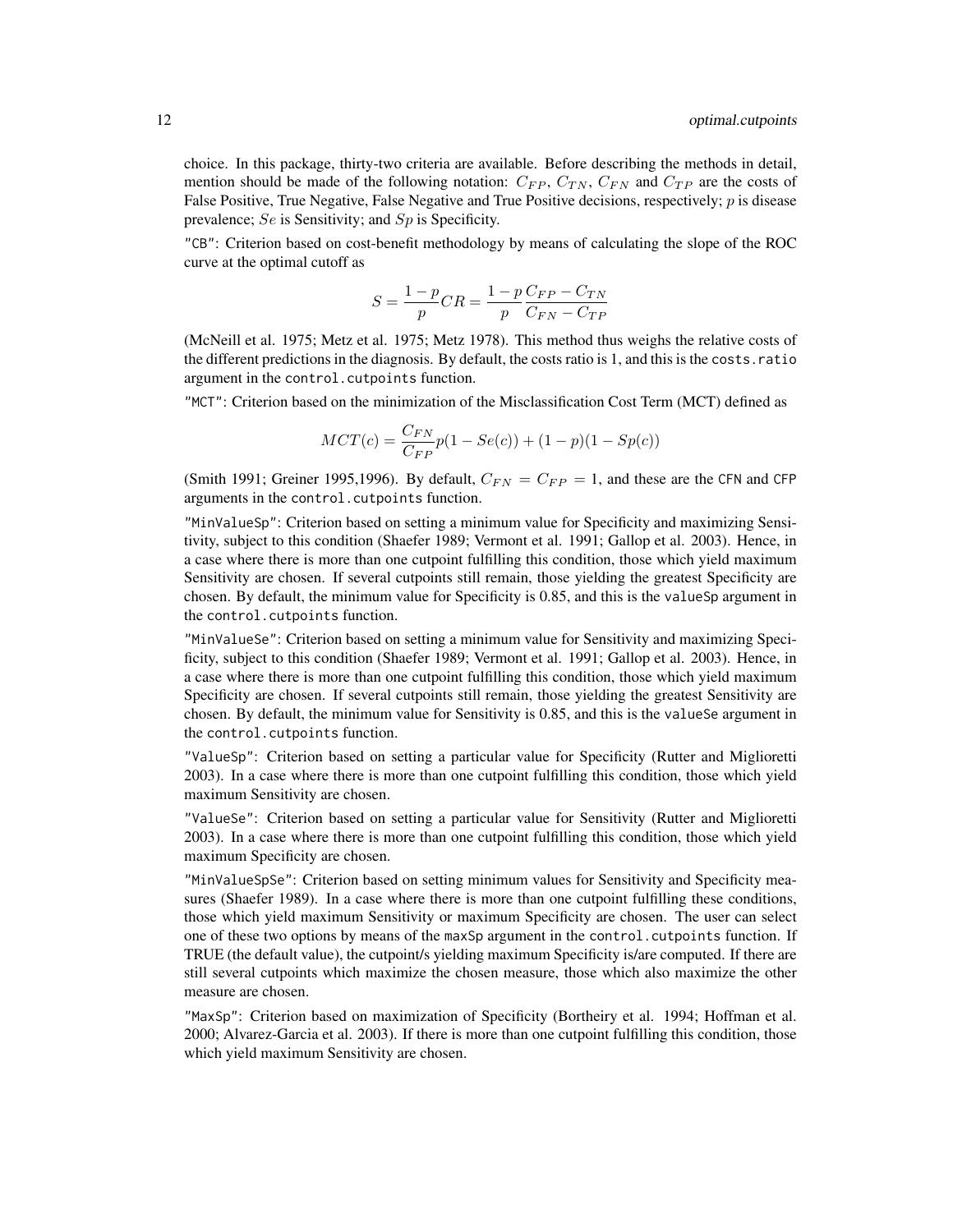"MaxSe": Criterion based on maximization of Sensitivity (Filella et al. 1995; Hoffman et al. 2000; Alvarez-Garcia et al. 2003). If there is more than one cutpoint fulfilling this condition, those which yield maximum Specificity are chosen.

"MaxSpSe": Criterion based on simultaneously maximizing Sensitivity and Specificity (Riddle and Stratford 1999; Gallop et al. 2003).

"MaxProdSpSe": Criterion based on maximizing the product of Specificity and Sensitivity (Lewis et al. 2008). This criterion is the same as the method based on maximization of the Accuracy Area (Greiner 1995, 1996) defined as

$$
AA(c) = fracTP(c)TN(c)(TP(c) + FN(c))(FP(c) + TN(c))
$$

where  $TP, TN, FN$  and  $FP$  are the number of True Positives, True Negatives, False Negatives and False Positives classifications, respectively.

 $"$ ROC01": Criterion of the point on the ROC curve closest to the point  $(0,1)$ , i.e, upper left corner of the unit square (Metz 1978; Vermont et al. 1991).

"SpEqualSe": Criterion based on the equality of Sensitivity and Specificity (Greiner et al. 1995; Hosmer and Lemeshow 2000; Peng and So 2002). Since Specificity may not be exactly equal to Sensitivity, the absolute value of the difference between them is minimized.

"Youden": Criterion based on Youden's Index (Youden 1950; Aoki et al. 1997; Shapiro 1999; Greiner et al. 2000) defined as  $YI(c) = max_c (Se(c) + Sp(c) - 1)$ . This is identical (from an optimization point of view) to the method that maximizes the sum of Sensitivity and Specificity (Albert and Harris 1987; Zweig and Campbell 1993) and to the criterion that maximizes concordance, wich is a monotone function of the AUC, defined as

$$
AUC(c) = \frac{Se(c) - (1 - Sp(c)) + 1}{2}
$$

(Begg et al. 2000; Gonen and Sima 2008). Costs of misclassifications can be considered in this criterion and for using the Generalized Youden Index:  $GYI(c) = max_c(Se(c) + rSp(c) - 1)$ (Geisser 1998; Greiner et al. 2000; Schisterman et al. 2005), where

$$
r = \frac{1 - p}{p} \frac{C_{FN}}{C_{FP}}
$$

. If the generalized.Youden argument in the control.cutpoints function is TRUE, Generalized Youden Index is computed. The default is FALSE. The CFN and CFP arguments in the control.cutpoints function indicate the cost values, and by default,  $C_{FN} = C_{FP} = 1$ . Moreover, the optimal cutpoint based on Youden's Index can be computed by means of cost-benefit methodology (see "CB" method), with the slope of the ROC curve at the optimal cutoff being  $S = 1$  for the Youden Index and  $S = \frac{1-p}{p} \frac{C_{FN}}{C_{FP}}$  for the Generalized Youden Index. If the costs.benefits. Youden argument in the control.cutpoints function is TRUE, the optimal cutpoint based on cost-benefit methodology is computed. By default, it is FALSE.

"MaxEfficiency": Criterion based on maximization of the Efficiency, Accuracy, Validity Index or percentage of cases correctly classified defined as  $E f(c) = pSe(c) + (1-p)Sp(c)$  (Feinstein 1975; Galen 1986; Greiner 1995, 1996). This criterion is similar to the criterion based on minimization of the Misclassification Rate which measures the error in cases where diseased and disease-free patients are misdiagnosed (Metz 1978). It is defined as  $ER(c) = p(1-Se(c)) + (1-p)(1-Sp(c))$ . Moreover, the optimal cutpoint based on this method can be computed by means of cost-benefit methodology (see "CB" method), with the slope of the ROC curve at the optimal cutoff being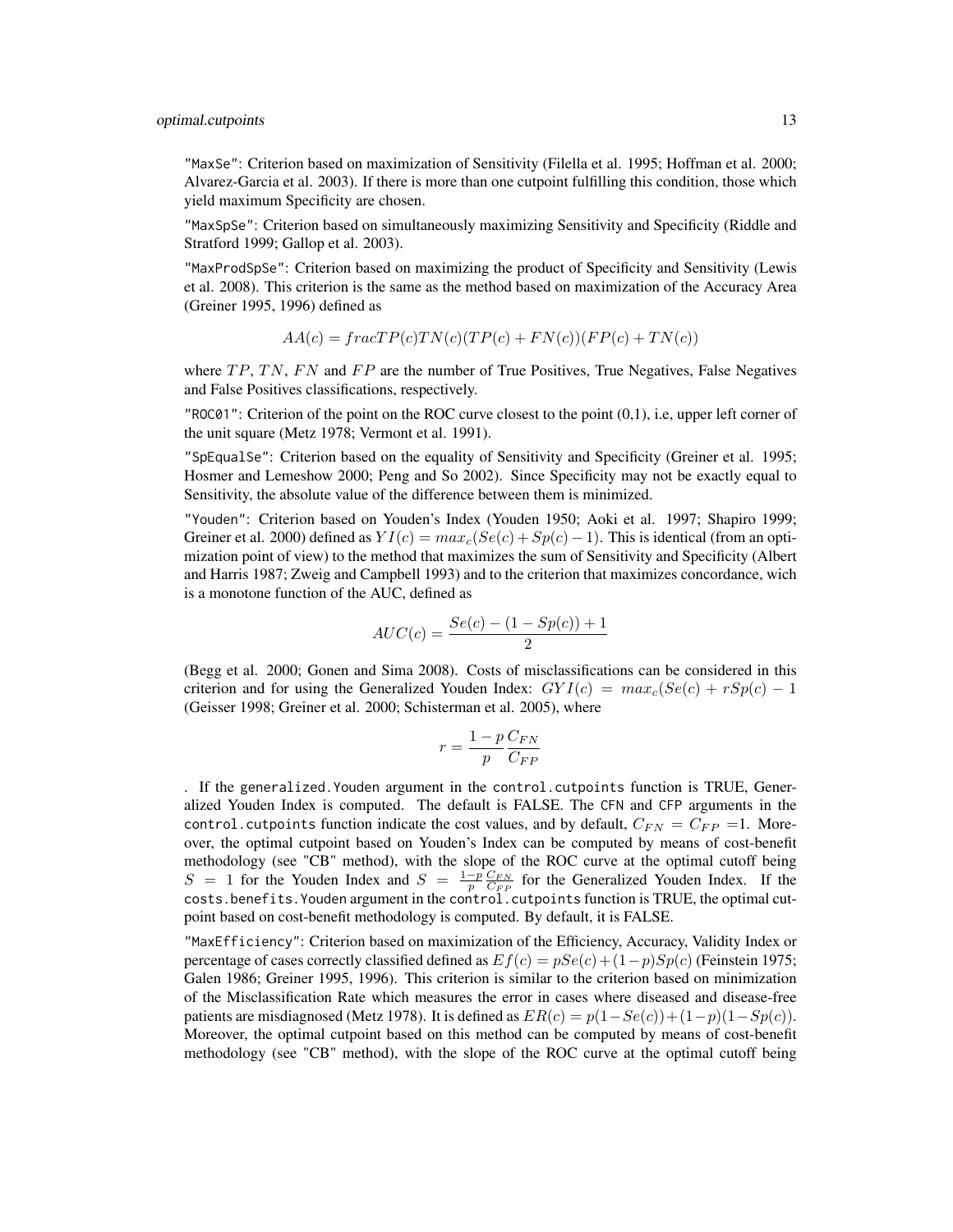$S = \frac{1-p}{p}$ . If the costs.benefits.Efficiency argument in the control.cutpoints function is TRUE, the optimal cut-point based on cost-benefit methodology is computed. By default, it is FALSE.

"Minimax": Criterion based on minimization of the most frequent error (Hand 1987):  $min_c(max(p(1-\alpha))$  $Se(c), (1-p)(1 - Sp(c)))$ . In a case where there is more than one cutpoint fulfilling this condition, those which yield maximum Sensitivity or maximum Specificity are chosen. The user can select one of these two options by means of the maxSp argument in the control.cutpoints function. If TRUE (the default value), the cutpoint/s yielding maximum Specificity is/are computed. If there are still several cutpoints which maximize the chosen measure, those which also maximize the other measure are chosen.

"MaxDOR": Criterion based on maximizating the Diagnostic Odds Ratio (DOR), defined as

$$
DOR(c) = \frac{Se(c)}{(1 - Se(c))} \frac{Sp(c)}{(1 - Sp(c))}
$$

(Kraemer 1992; Greiner et al. 2000; Boehning et al. 2011).

"MaxKappa": Criterion based on maximization of the Kappa Index (Cohen 1960; Greiner et al. 2000). Kappa makes full use of the information in the confusion matrix to assess the improvement over chance prediction. Costs of misclassifications can be considered in this criterion and for using the Weighted Kappa Index (Kraemer 1992; Kraemer et al. 2002) defined as

$$
PK(c) = \frac{p(1-p)(Se(c) + Sp(c) - 1)}{p(p(1 - Se(c)) + (1 - p)Sp(c))r + (1 - p)(pSe(c) + (1 - p)(1 - Sp(c)))(1 - r)}
$$

where

$$
r = \frac{C_{FP}}{C_{FP} + C_{FN}}
$$

. If the weighted.Kappa argument in the control.cutpoints function is TRUE, the Weighted Kappa Index is computed. The default value is FALSE. The CFN and CFP arguments in the control.cutpoints function indicate the cost values, and by default,  $C_{FP} = C_{FN} = 1$ .

"MinValueNPV": Criterion based on setting a minimum value for Negative Predictive Value (Vermont et al. 1991). In a case where there is more than one cutpoint fulfilling this condition, those which yield the maximum Positive Predictive Value are chosen. If several cutpoints still remain, those yielding the highest Negative Predictive Value are chosen. By default, the minimum value for Negative Predictive Value is 0.85 and this is the valueNPV argument in the control.cutpoints() function.

"MinValuePPV": Criterion based on setting a minimum value for Positive Predictive Value (Vermont et al. 1991). In a case where there is more than one cutpoint fulfilling this condition, those which yield the maximum Negative Predictive Value are chosen. If several cutpoints still remain, those yielding the highest Positive Predictive Value are chosen. By default, the minimum value for Positive Predictive Value is 0.85, and this is specified by the valuePPV argument in the control.cutpoints() function.

"ValueNPV": Criterion based on setting a particular value for Negative Predictive Value. In a case where there is more than one cutpoint fulfilling this condition, those which yield maximum Positive Predictive Value are chosen.

"ValuePPV": Criterion based on setting a particular value for Positive Predictive Value. In a case where there is more than one cutpoint fulfilling this condition, those which yield maximum Negative Predictive Value are chosen.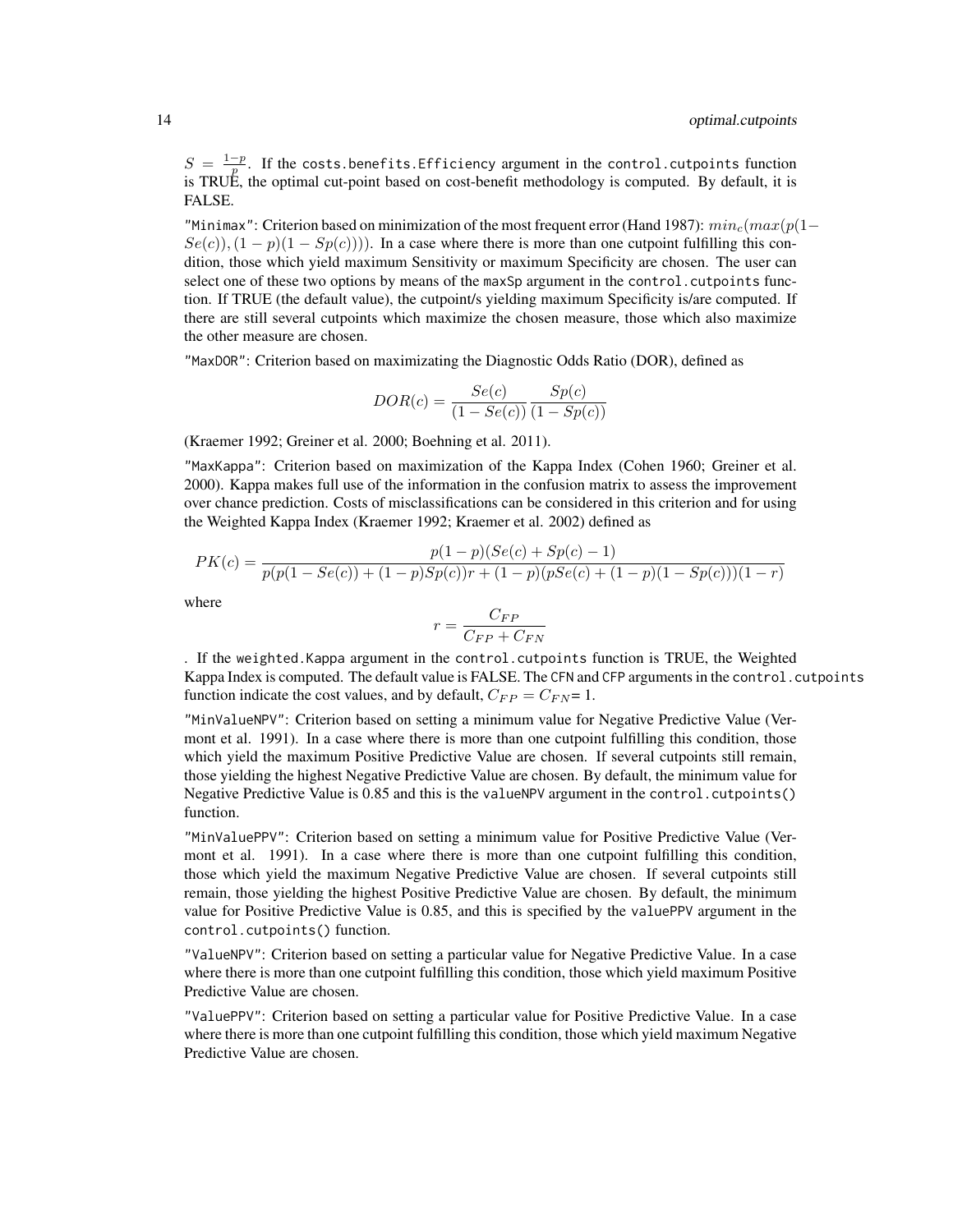#### optimal.cutpoints 15

"MinValueNPVPPV": Criterion based on setting minimum values for Predictive Values (Vermont et al. 1991). In a case where there is more than one cutpoint fulfilling these conditions, those which yield the maximum Negative or maximum Positive Predictive Value are chosen. The user can select one of these two options by means of the maxNPV argument in the control.cutpoints function. If TRUE (the default value), the cutpoint/s yielding maximum Negative Predictive Value is/are computed. If there are still several cutpoints which maximize the chosen measure, those which also maximize the other measure are chosen.

 $"PROC01"$ : Criterion of the point on the PROC curve closest to the point  $(0,1)$ , i.e., upper left corner of the unit square (Vermont et al. 1991; Gallop et al. 2003).

"NPVEqualPPV": Criterion based on the equality of Predictive Values (Vermont et al. 1991). Since the Positive Predictive Value may not be exactly equal to the Negative Predictive Value, the absolute value of the difference between them is minimized.

"MaxNPVPPV": Criterion based on simultaneously maximizing Positive Predictive Value and Negative Predictive Value.

"MaxSumNPVPPV": Criterion based on maximizing the sum of Positive Predictive Value and Negative Predictive Value.

"MaxProdNPVPPV": Criterion based on maximizing the product of Positive Predictive Value and Negative Predictive Value.

"ValueDLR.Negative": Criterion based on setting a particular value for the Negative Diagnostic Likelihood Ratio (Boyko 1994; Rutter and Miglioretti 2003). The default value is 0.5, and it is specified by the valueDLR.Negative argument in the control.cutpoints function.

"ValueDLR.Positive": Criterion based on setting a particular value for the Positive Diagnostic Likelihood Ratio (Boyko 1994; Rutter and Miglioretti 2003). The default value is 2, and it is specified by the valueDLR.Positive argument in the control.cutpoints function.

"MinPvalue": Criterion based on the minimum p-value associated with the statistical Chi-squared test which measures the association between the marker and the binary result obtained on using the cutpoint (Miller and Siegmund 1982; Lausen and Schumacher 1992; Altman et al. 1994; Mazumdar and Glasman 2000).

"ObservedPrev": Criterion based on setting the closest value to observed prevalence, i.e.,  $c/max<sub>c</sub>|c - p|$ , with p being prevalence estimated from the sample. This criterion is thus indicated/valid in cases where the diagnostic test takes values in the interval  $(0,1)$ , and it is a useful method in cases where preserving prevalence is of prime importance (Manel et al. 2001).

"MeanPrev": Criterion based on setting the closest value to the mean of the diagnostic test values. This criterion is usually used in cases where the diagnostic test takes values in the interval  $(0,1)$ , i.e., the mean probability of ocurrence, e.g., based on the results of a statistical model(Manel et al. 2001; Kelly et al. 2008).

"PrevalenceMatching": Criterion based on the equality of sample and predicted prevalence:  $pSe(c) + (1 - p)(1 - Sp(c))$  where p is the prevalence estimated from the sample (Manel et al. 2001; Kelly et al. 2008). This criterion is usually used in cases where the diagnostic test takes values in the interval (0,1), i.e., the predicted probability, e.g., based on a statistical model.

#### Value

Returns an object of class "optimal.cutpoints" with the following components:

methods a character vector with the value of the methods argument used in the call.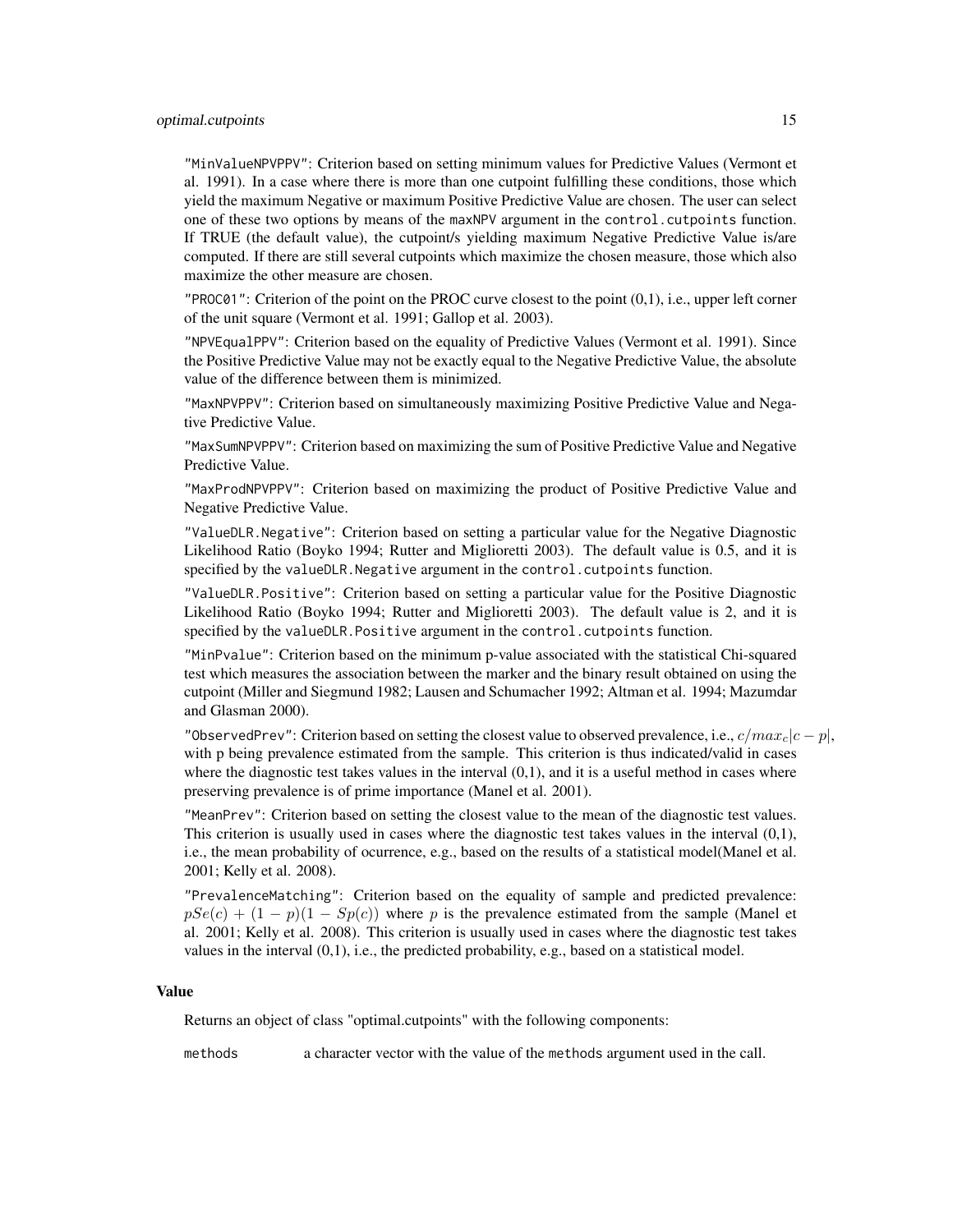| levels.cat | a character vector indicating the levels of the categorical covariate if the categorical.cov<br>argument in the optimal. cutpoints function is not NULL. |
|------------|----------------------------------------------------------------------------------------------------------------------------------------------------------|
| call       | the matched call.                                                                                                                                        |
| data       | the data frame with the variables used in the call.                                                                                                      |

For each of the methods used in the call, a list with the following components is obtained:

"measures.acc" a list with all possible cutoffs, their associated accuracy measures (Sensitivity, Specificity, Predictive Values, Diagnostic Likelihood Ratios and Area under ROC Curve, AUC), the prevalence and the sample size for both healthy and diseased populations.

"optimal.cutoff"

a list with the optimal cutoff(s) and its/their associated accuracy measures (Sensitivity, Specificity, Predictive Values, Diagnostic Likelihood Ratios and the number of False Positive and False Negative decisions).

The following components only appear in some methods:

| "criterion"         | the value of the method considered for selecting the optimal cutpoint for each        |
|---------------------|---------------------------------------------------------------------------------------|
|                     | cutoff.                                                                               |
| "optimal.criterion" |                                                                                       |
|                     | the continent college of the method constitued for activities the continent contained |

the optimal value of the method considered for selecting the optimal cutpoint, i.e., the value of the criterion at the optimal cutpoint.

#### Author(s)

Monica Lopez-Raton and Maria Xose Rodriguez-Alvarez

#### References

Albert, A. and Harris, E.K. (1987). Multivariate Interpretation of Clinical Laboratory Data. Marcel Dekker, New York, NY.

Altman, D.G., Lausen, B., Sauerbrei, W. and Schumacher, M. (1994). Dangers of using "optimal" cutpoints in the evaluation of prognostic factors. *Journal of the National Cancer Institute* 86 (11), 829–835.

Alvarez-Garcia, G. et al. (2003). Influence of age and purpose for testing on the cut-off selection of serological methods in bovine neosporosis. *Veterinary Research* 34, 341–352.

Aoki, K., Misumi, J., Kimura, T., Zhao, W. and Xie, T. (1997). Evaluation of cutoff levels for screening of gastric cancer using serum pepsinogens and distributions of levels of serum pepsinogens I, II and Of PG I/PG II ratios in a gastric cancer case-control study. *Journal of Epidemiology* 7, 143–151.

Begg, C.B., Cramer, L.D., Venkatraman, E.S. and Rosai, J. (2000). Comparing tumour staging and grading systems: a case study and a review of the issues, using thymoma as a model. *Statistics in Medicine* 19, 1997–2014.

Boehning, D., Holling, H. and Patilea, V. (2011). A limitation of the diagnostic-odds ratio in determining an optimal cut-off value for a continuous diagnostic test. *Statistical Methods in Medical Research*, 20(5), 541–550.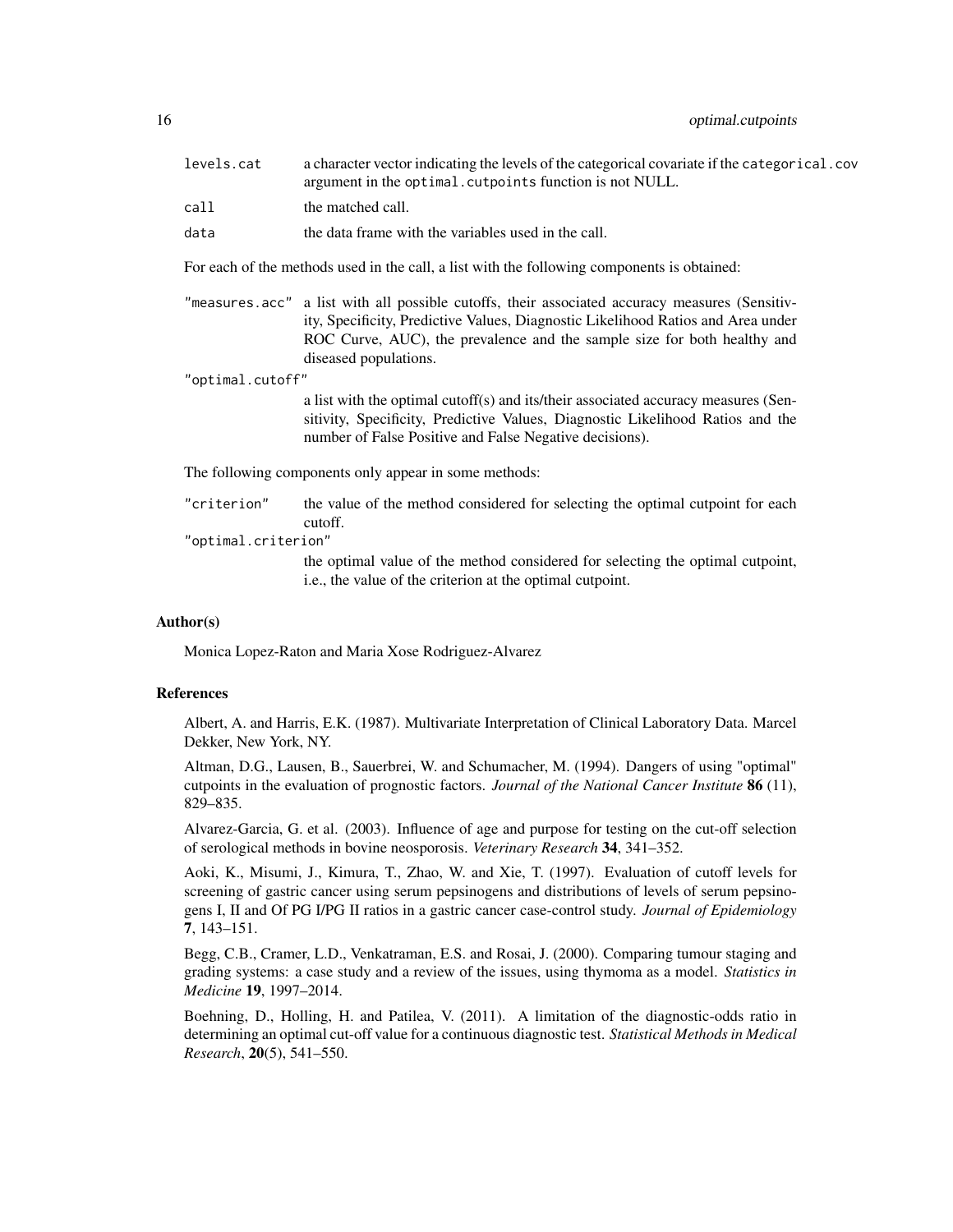Bortheiry, A.L., Malerbi, D.A. and Franco, L.J. (1994). The ROC curve in the evaluation of fasting capillary blood glucose as a screening test for diabetes y IGT. *Diabetes Care* 17, 1269–1272.

Boyko, E.J. (1994). Ruling out or ruling in disease with the most sensitive or specific diagnostic test: short cut or wrong turn?. *Medical Decision Making* 14, 175–179.

Cohen, J. (1960). A coefficient of agreement for nominal scales. *Educ Psychol Meas* 20, 37–46.

Feinstein, S.H. (1975). The accuracy of diver sound localization by pointing. *Undersea. Biomed.Res* 2(3), 173–184.

Filella, X., Alcover, J., Molina, R. et al. (1995). Clinical usefulness of free PSA fraction as an indicator of prostate cancer. *Int. J. Cancer* 63, 780–784.

Galen, R.S. (1986). Use of predictive value theory in clinical immunology. In: N.R.Rose, H. Friedmann and J.L. Fahey (Eds.), Manual of Clinical Laboratory Immunology. American Society of Microbiology. Washington, DC, pp 966-970.

Gallop, R.J., Crits-Christoph, P., Muenz, L.R. and Tu, X.M. (2003). Determination and Interpretation of the Optimal Operating Point for ROC Curves Derived Through Generalized Linear Models. *Understanding Statistics* 2(4), 219–242.

Geisser, S. (1998). Comparing two tests used for diagnostic or screening processes. *Statistics Probability Letters* 40, 113–119.

Gonen, M. and Sima, C. (2008). Optimal cutpoint estimation with censored data. Memorial Sloan-Kettering Cancer Center Department of Epidemiology and Biostatistics Working Paper Series.

Greiner, M. (1995). Two-graph receiver operating characteristic (TG-ROC): a Microsoft-EXCEL template for the selection of cut-off values in diagnostic tests. *Journal of Immunological Methods* 185(1),145–146.

Greiner, M. (1996). Two-graph receiver operating characteristic (TG-ROC): update version supports optimisation of cut-off values that minimise overall misclassification costs. *J. Immunol. Methods* 191, 93–94.

Greiner, M., Pfeiffer, D. and Smith, R.D. (2000). Principals and practical application of the receiver operating characteristic analysis for diagnostic tests. *Preventive Veterinary Medicine* 45, 23–41.

Hand, D. (1987). Screening vs Prevalence Estimation. *Applied Statistics* 36, 1–7.

Hoffman, R.M., Clanon, D.L., Littenberg, B., Frank, J.J. and Peirce, J.C. (2000). Using the Free-tototal Prostate-specific Antigen Ratio to Detect Prostate Cancer in Men with Nonspecific Elevations of Prostate-specific Antigen Levels. *J. Gen. Intern Med* 15, 739–748.

Hosmer, D.W. and Lemeshow, S. (2000). Applied Logistic Regression. Wiley-Interscience, New York, USA.

Kelly, M.J., Dunstan, F.D., Lloyd, K. and Fone, D.L. (2008). Evaluating cutpoints for the MHI-5 and MCS using the GHQ-12: a comparison of five different methods. *BMC Psychiatry* 8, 10.

Kraemer, H.C. (1992). Risk ratios, odds ratio, and the test QROC. In: Evaluating medical tests. Newbury Park, CA: SAGE Publications, Inc.; pp 103–113.

Kraemer, H.C., Periyakoil, V.S. and Noda, A. (2002). Kappa coefficients in medical research. *Statistics in Medicine* 21, 2109–2129.

Lausen, B. and Schumacher, M. (1992). Maximally selected rank statistics. *Biometrics* 48, 73–85.

Lewis, J.D., Chuai, S., Nessel, L., Lichtenstein, G.R., Aberra, F.N. and Ellenberg, J.H. (2008). Use of the Noninvasive Components of the Mayo Score to Assess Clinical Response in Ulcerative Colitis. *Inflamm Bowel Dis* 14(12), 1660–1666.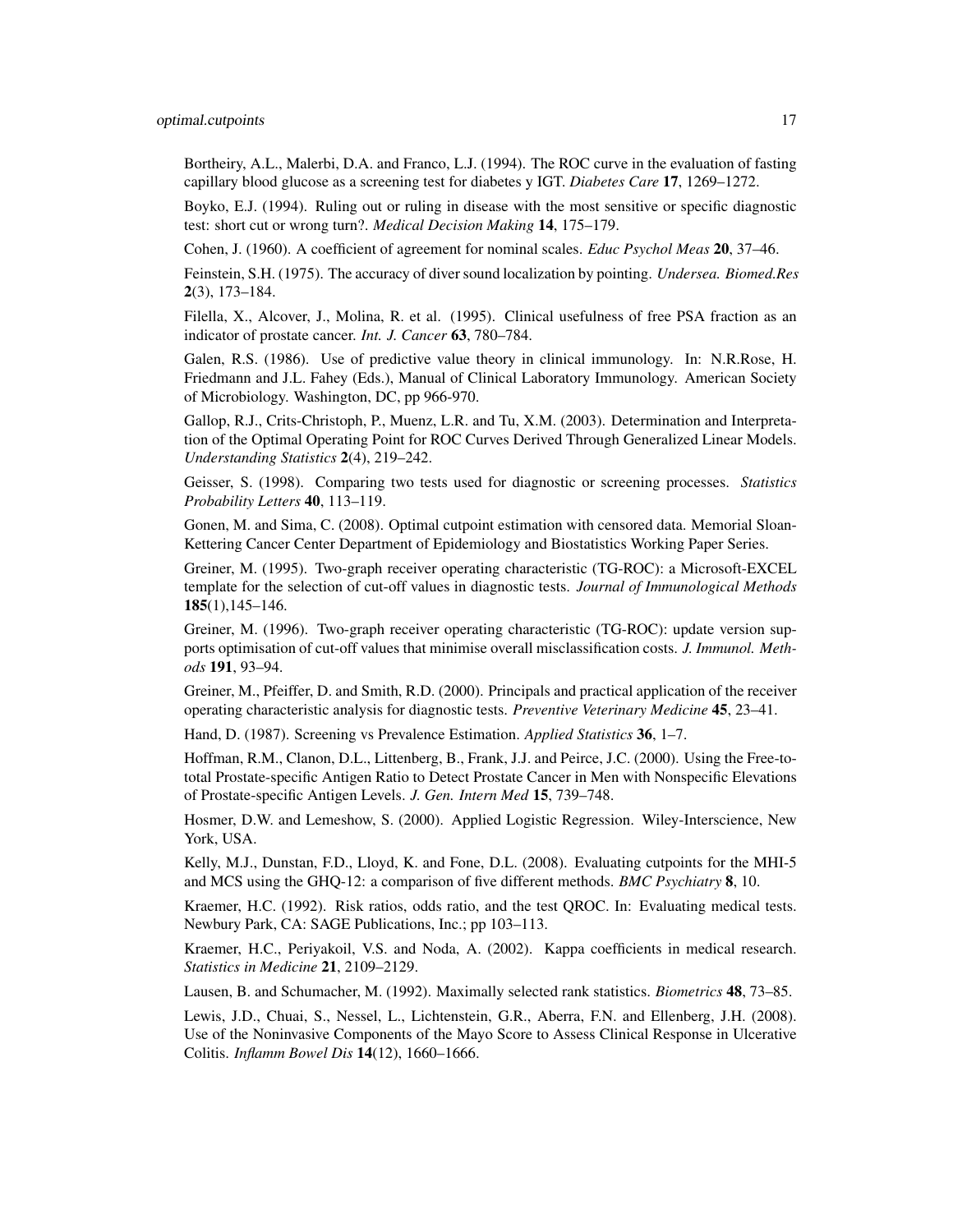<span id="page-17-0"></span>Lopez-Raton, M., Rodriguez-Alvarez, M.X, Cadarso-Suarez, C. and Gude-Sampedro, F. (2014). OptimalCutpoints: An R Package for Selecting Optimal Cutpoints in Diagnostic Tests. *Journal of Statistical Software* 61(8), 1–36. doi: [10.18637/jss.v061.i08.](https://doi.org/10.18637/jss.v061.i08)

Manel, S., Williams, H. and Ormerod, S. (2001). Evaluating Presence-Absence Models in Ecology: the Need to Account for Prevalence. *Journal of Applied Ecology* 38, 921–931.

Mazumdar, M. and Glassman, J.R. (2000). Categorizing a prognostic variable: review of methods, code for easy implementation and applications to decision-making about cancer treatments. *Statistics in Medicine* 19, 113–132.

McNeill, B.J., Keeler, E. and Adelstein, S.J. (1975). Primer on certain elements of medical decision making, with comments on analysis ROC. *N. Engl. J Med* 293, 211–215.

Metz, C.E., Starr, S.J., Lusted, L.B. and Rossmann, K. (1975). Progress in evaluation of human observer visual detection performance using the ROC curve approach. In: Raynaud C, Todd-Pokropek AE eds. Information processing in scintigraphy. Orsay, France: CEA, 420–436.

Metz, CE. (1978). Basic principles of ROC analysis. *Seminars Nucl. Med.* 8, 283–298.

Miller, R. and Siegmund, D. (1982). Maximally selected chi square statistics. *Biometrics* 38, 1011– 1016.

Navarro, J.B., Domenech, J.M., de la Osa, N. and Ezpeleta, L. (1998). El analisis de curvas ROC en estudios epidemiologicos de psicopatologia infantil: aplicacion al cuestionario CBCL. *Anuario de Psicologia* 29 (1), 3–15.

Peng, C.Y.J. and So, T.S.H. (2002). Logistic Regression Analysis and Reporting: A Primer. *Understanding Statistics* 1(1), 31–70.

Riddle, D.L. and Stratford, P.W. (1999). Interpreting validity indexes for diagnostic tests: an illustration using the Berg Balance Test. *Physical Therapy* 79, 939–950.

Rutter, C.M. and Miglioretti, D.L. (2003). Estimating the accuracy of psychological scales using longitudinal data. *Biostatistics* 4(1), 97–107.

Shaefer, H. (1989). Constructing a cut-off point for a quantitative diagnostic test. *Statistics in Medicine* 8, 1381–1391.

Schisterman, E.F., Perkins, N.J., Liu, A. and Bondell, H. (2005). Optimal cutpoint and its corresponding Youden index to discriminate individuals using pooled blood samples. *Epidemiology* 16, 73–81.

Shapiro, D.E. (1999). The interpretation of diagnostic tests. *Statistical Methods in Medical Research* 8, 113–134.

Smith, R.D. (1991). Evaluation of diagnostic tests. In: R.D. Smith (Ed.), Veterinary Clinical Epidemiology. Butter-worth-Heinemann. Stoneham, pp 29–43.

Vermont J, Bosson JL, Francois P, Robert C, Rueff A, Demongeot J. (1991). Strategies for graphical threshold determination. *Computer Methods and Programs in Biomedicine* 35, 141–150.

Youden, W.J. (1950). Index for rating diagnostic tests. *Cancer* 3, 32–35.

Zweig, M.H., Campbell, G. (1993). Receiver-operating characteristics (ROC) plots: a fundamental evaluation tool in clinical medicine. *Clinical Chemistry* 39, 561–577.

#### See Also

[control.cutpoints](#page-2-1), [summary.optimal.cutpoints](#page-21-1)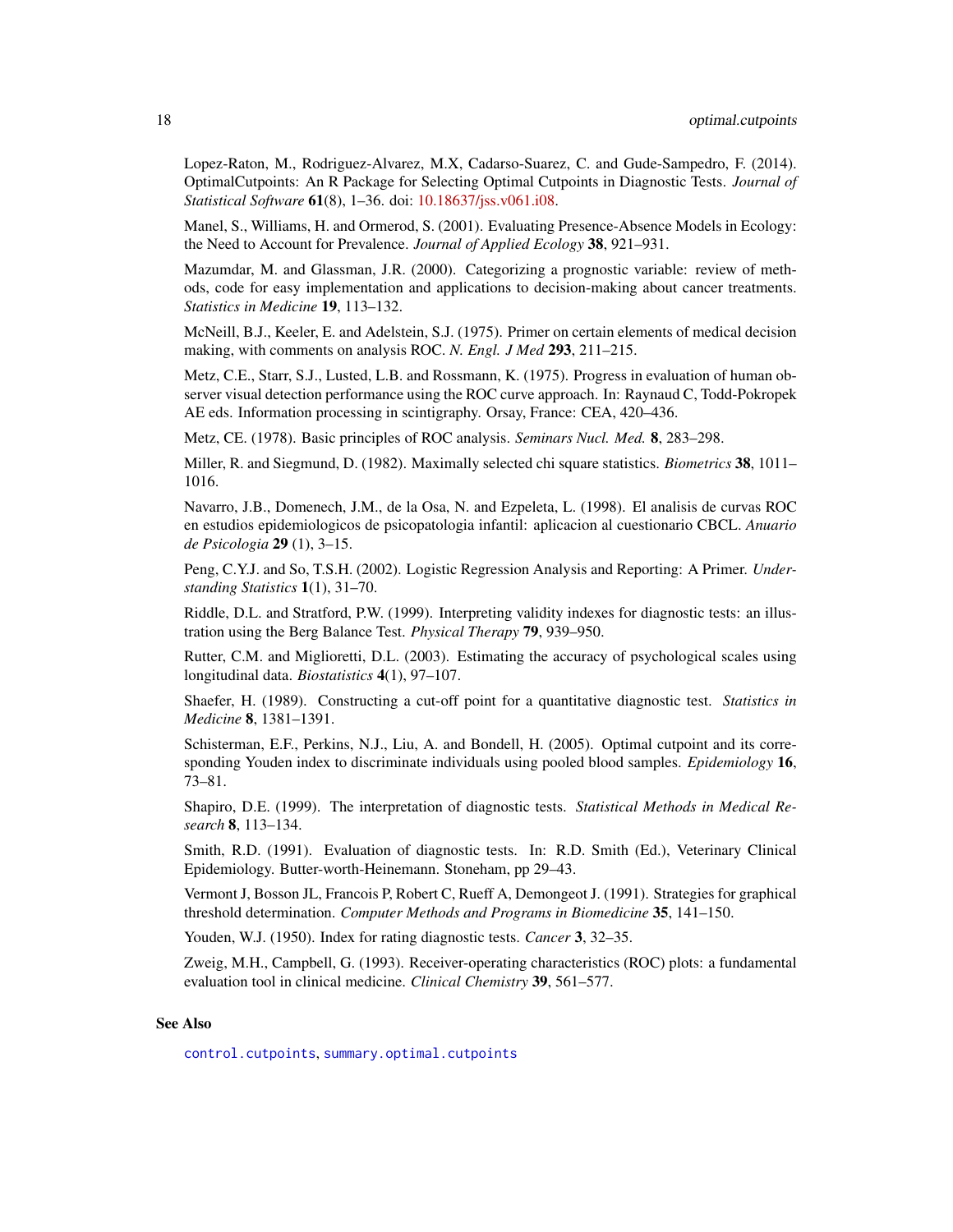#### <span id="page-18-0"></span>Examples

```
library(OptimalCutpoints)
data(elas)
####################
# marker: elas
# status: status
# categorical covariates:
# gender
####################
###########################################################
# Youden Index Method ("Youden"): Covariate gender
###########################################################
# Defaut method
optimal.cutpoint.Youden <- optimal.cutpoints(X = "elas", status = "status", tag-health = 0,methods = "Youden", data = elas, pop.prev = NULL, categorical.cov = "gender",
control = control.cutpoints(), ci.fit = FALSE, conf.level = 0.95, trace = FALSE)summary(optimal.cutpoint.Youden)
plot(optimal.cutpoint.Youden)
# Formula method
optimal.cutpoint.Youden <- optimal.cutpoints(X = elas ~ ~status, tag.healthy = 0,
methods = "Youden", data = elas, pop.prev = NULL, categorical.cov = "gender",
control = control.cutpoints(), ci.fit = FALSE, conf.level = 0.95, trace = FALSE)
# Inference on the test accuracy measures
optimal.cutpoint.Youden \leq- optimal.cutpoints(X = "elas", status = "status", tag.healthy = 0,
methods = "Youden", data = elas, pop.prev = NULL, categorical.cov = "gender",
control = control.cutpoints(), c i.fit = TRUE, conf.level = 0.95, trace = FALSE)summary(optimal.cutpoint.Youden)
##########################################################################
# Sensitivity equal to Specificity Method ("SpEqualSe"): Covariate gender
##########################################################################
optimal.cutpoint.SpEqualSe <- optimal.cutpoints(X = "elas", status = "status", tag.healthy = 0,
methods = "SpEqualSe", data = elas, pop.prev = NULL, categorical.cov = "gender",
control = control.cutpoints(), c i.fit = TRUE, conf.level = 0.95, trace = FALSE)summary(optimal.cutpoint.SpEqualSe)
plot(optimal.cutpoint.SpEqualSe)
```
plot.optimal.cutpoints

*Default optimal.cutpoints plotting*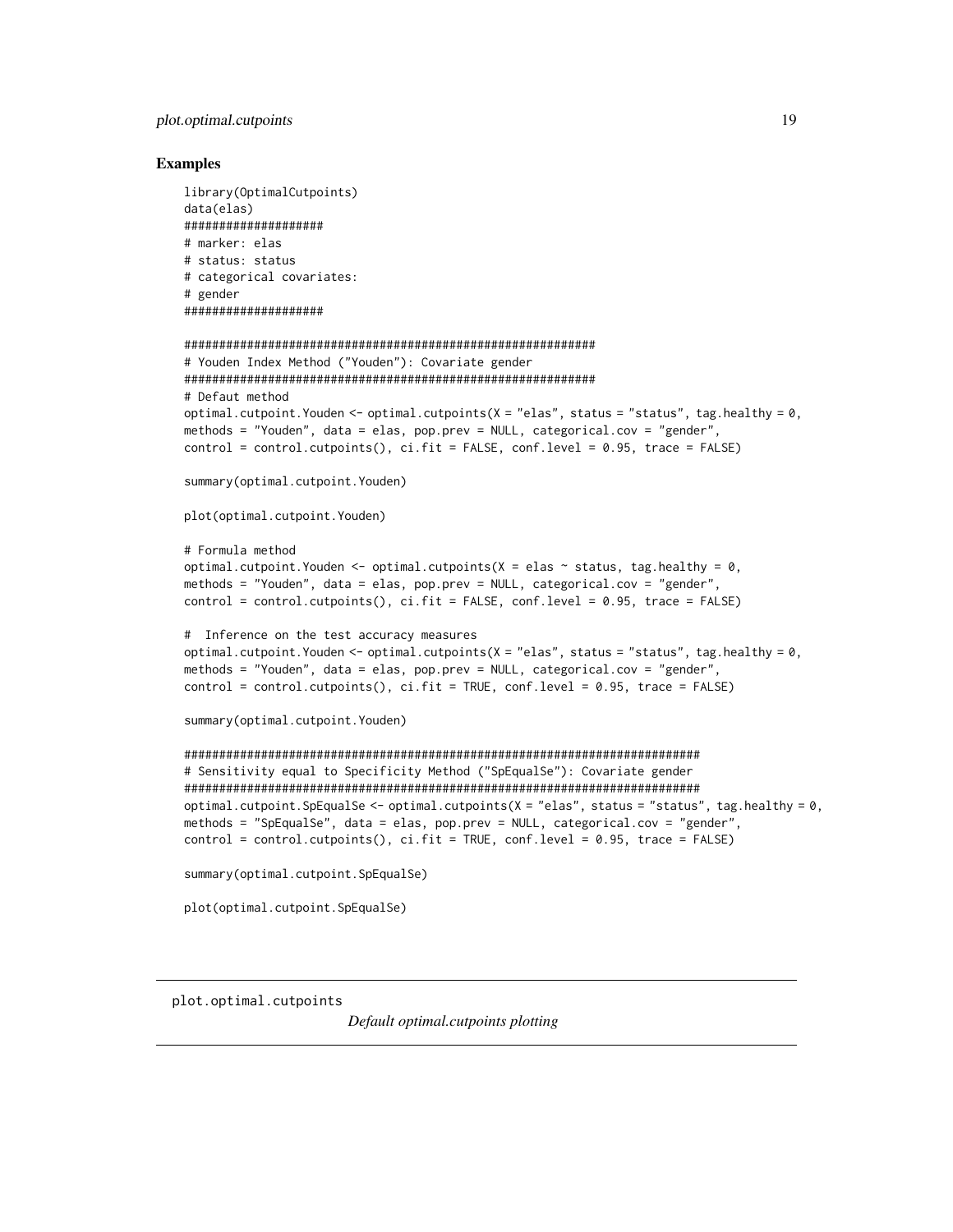#### <span id="page-19-0"></span>Description

On the basis of an [optimal.cutpoints](#page-9-1) object, three plots are currently available: (1) a plot of the Receiver Operating Characteristic (ROC) curve; (2) a plot of the Predictive ROC (PROC) curve; and, in some methods, (3) a plot of the values of the optimal criterion used as a function of the cutoffs.

#### Usage

## S3 method for class 'optimal.cutpoints'  $plot(x, legend = TRUE, which = c(1,2), ...)$ 

#### Arguments

| X        | an object of class optimal. cutpoint as produced by optimal. cutpoints ().                                             |
|----------|------------------------------------------------------------------------------------------------------------------------|
| legend   | a logical value for including the legend of optimal coordinates with specific<br>characteristics. The default is TRUE. |
| which    | a numeric vector with the required plots. By default, both the ROC and the<br>PROC curves are plotted.                 |
| $\cdots$ | further arguments passed to method plot. default.                                                                      |

#### Author(s)

Monica Lopez-Raton and Maria Xose Rodriguez-Alvarez

#### See Also

[optimal.cutpoints](#page-9-1), [control.cutpoints](#page-2-1)

plot(optimal.cutpoint.Youden, col = "blue")

#### Examples

```
library(OptimalCutpoints)
data(elas)
###########################################################
# Youden Index method ("Youden"): Covariate gender
###########################################################
optimal.cutpoint.Youden<-optimal.cutpoints(X = "elas", status = "status", tag.healthy = 0,
methods = "Youden", data = elas, pop.prev = NULL, categorical.cov = "gender",
control = control.cutpoints(), ci.fit = TRUE, conf.level = 0.95, trace = FALSE)# Plot by default
plot(optimal.cutpoint.Youden)
# Not including the optimal coordinates
plot(optimal.cutpoint.Youden, legend = FALSE)
# Change the colour
```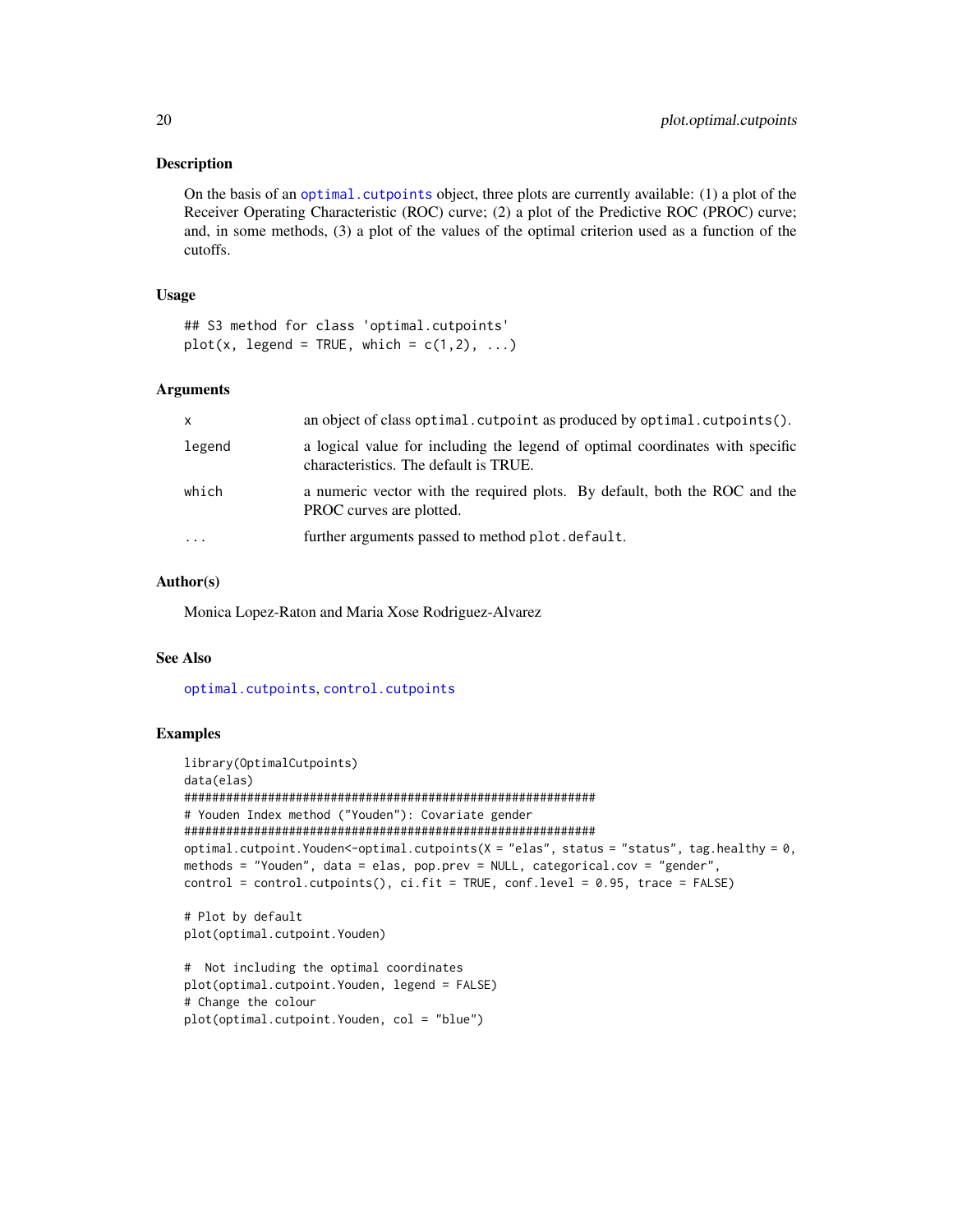<span id="page-20-0"></span>print.optimal.cutpoints

*Print method for optimal.cutpoints objects*

#### Description

Default print method for objects fitted with optimal.cutpoints() function. A short summary is printed with: the call to the optimal.cutpoints() function; the optimal cutpoint(s) and the value of the Area Under the ROC Curve (AUC) for each categorical covariate level (if the categorical.cov argument of the optimal.cutpoints function is not NULL).

#### Usage

## S3 method for class 'optimal.cutpoints' print(x, digits = max(3, getOption("digits") - 3), ...)

#### Arguments

| X      | an object of class optimal. cutpoints as produced by optimal. cutpoints().          |
|--------|-------------------------------------------------------------------------------------|
| digits | controls number of digits printed in the output.                                    |
| .      | further arguments passed to or from other methods. None are used in this<br>method. |

#### Author(s)

Monica Lopez-Raton and Maria Xose Rodriguez-Alvarez

#### See Also

[optimal.cutpoints](#page-9-1), [summary.optimal.cutpoints](#page-21-1)

#### Examples

```
library(OptimalCutpoints)
data(elas)
###########################################################
# Youden Index Method ("Youden"): Covariate gender
###########################################################
optimal.cutpoint.Youden<-optimal.cutpoints(X = "elas", status = "status", tag.healthy = 0,
methods = "Youden", data = elas, pop.prev = NULL, categorical.cov = "gender",
control = control.cutpoints(), ci.fit = TRUE, conf.level = 0.95, trace = FALSE)
```
optimal.cutpoint.Youden

print(optimal.cutpoint.Youden)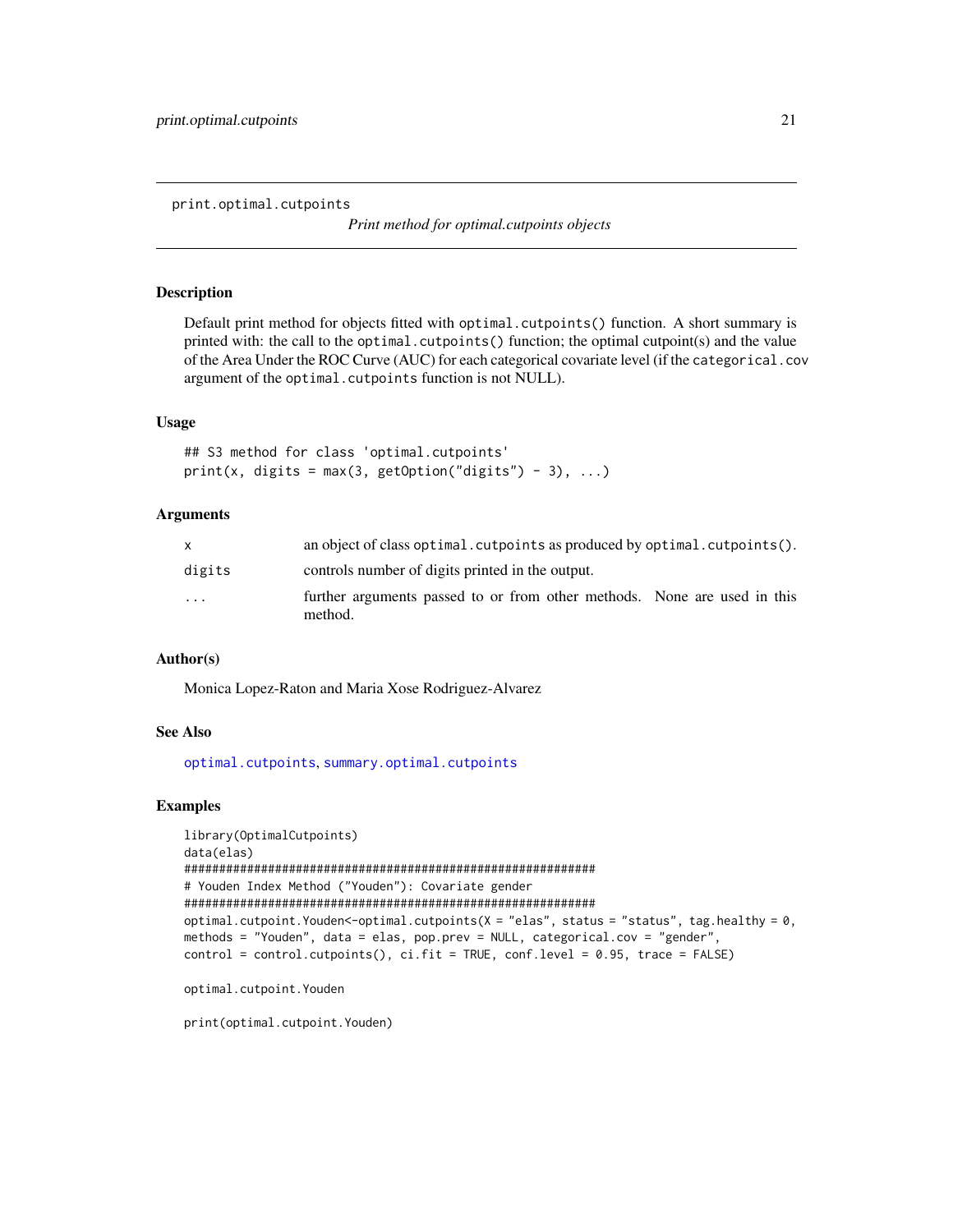```
summary.optimal.cutpoints
```
*Summary method for optimal.cutpoints objects*

#### **Description**

Produces a summary of a optimal.cutpoints object. The following are printed: the call to the optimal.cutpoints() function; the optimal cutpoint(s) obtained with the method(s) selected; its/their accuracy measures and the area under ROC curve (AUC) estimates at each categorical covariate level (if the categorical.cov argument in the optimal.cutpoints() function is not NULL). If optimal.cutpoints() was called with the ci.fit = TRUE argument, confidence intervals for accuracy measures at the optimal cutpoint are also printed.

#### Usage

```
## S3 method for class 'optimal.cutpoints'
summary(object, ...)
```
#### Arguments

| object                  | an object of class optimal. cutpoints as produced by optimal. cutpoints()           |
|-------------------------|-------------------------------------------------------------------------------------|
| $\cdot$ $\cdot$ $\cdot$ | further arguments passed to or from other methods. None are used in this<br>method. |

#### Details

The summary.optimal.cutpoints function produces a list of summary information for a fitted optimal.cutpoints object. The result depends on the three arguments, namely, methods, categorical.cov and ci.fit of the optimal.cutpoints() function used in the optimal cutpoints computing process.

#### Value

Returns an object of class "summary.optimal.cutpoints" with the same components as the optimal.cutpoints function (see [optimal.cutpoints](#page-9-1)) plus:

p.table a list with all the numerical information to be shown on the screen.

#### Author(s)

Monica Lopez-Raton and Maria Xose Rodriguez-Alvarez

#### See Also

[optimal.cutpoints](#page-9-1)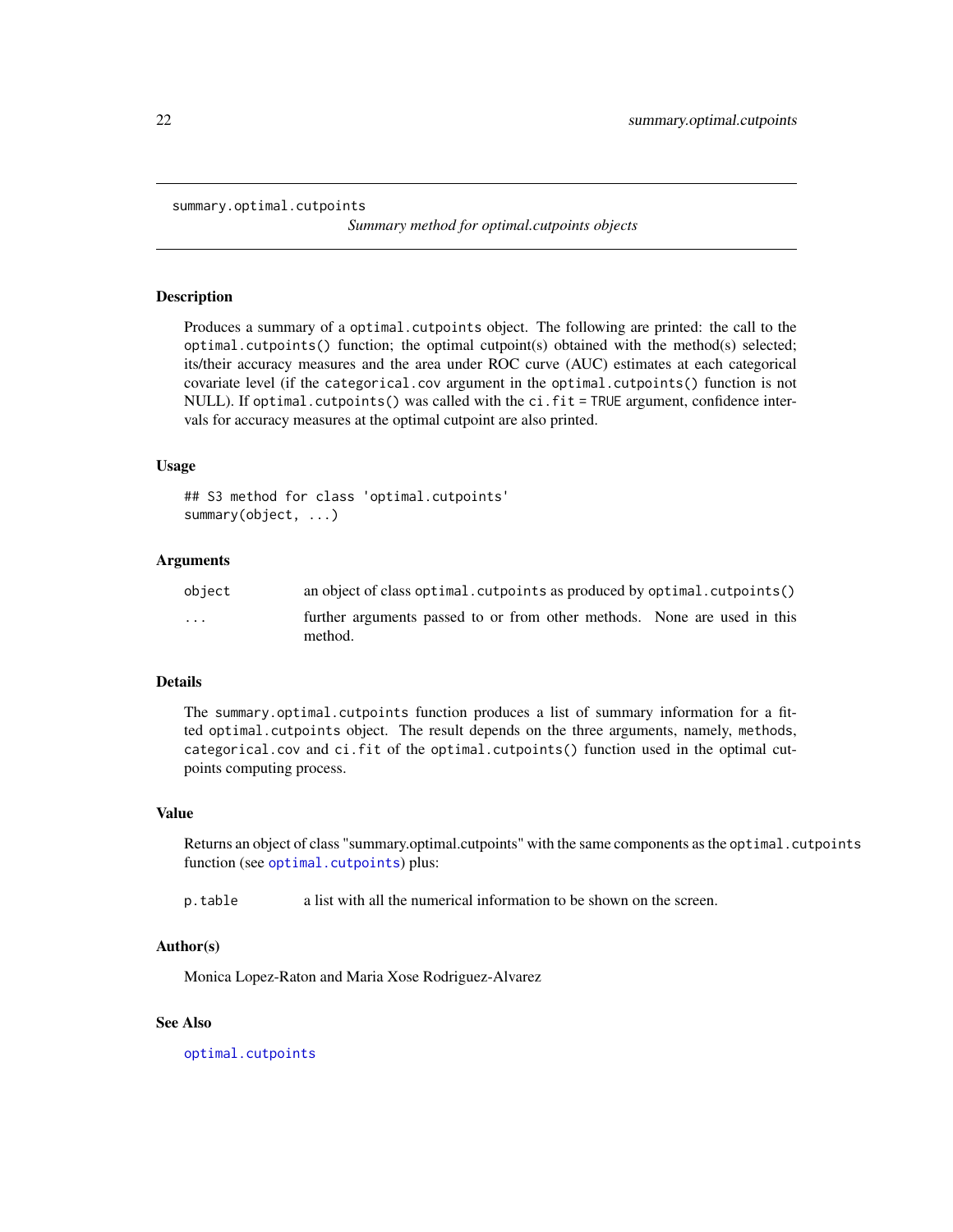#### Examples

```
library(OptimalCutpoints)
data(elas)
###########################################################
# Youden Index Method ("Youden"): Covariate gender
###########################################################
optimal.cutpoint.Youden<-optimal.cutpoints(X = "elas", status = "status", tag.healthy = \theta,
methods = "Youden", data = elas, pop.prev = NULL, categorical.cov = "gender",
control = control.cutpoints(), c i.fit = TRUE, conf. level = 0.95, trace = FALSE)
```
summary(optimal.cutpoint.Youden)